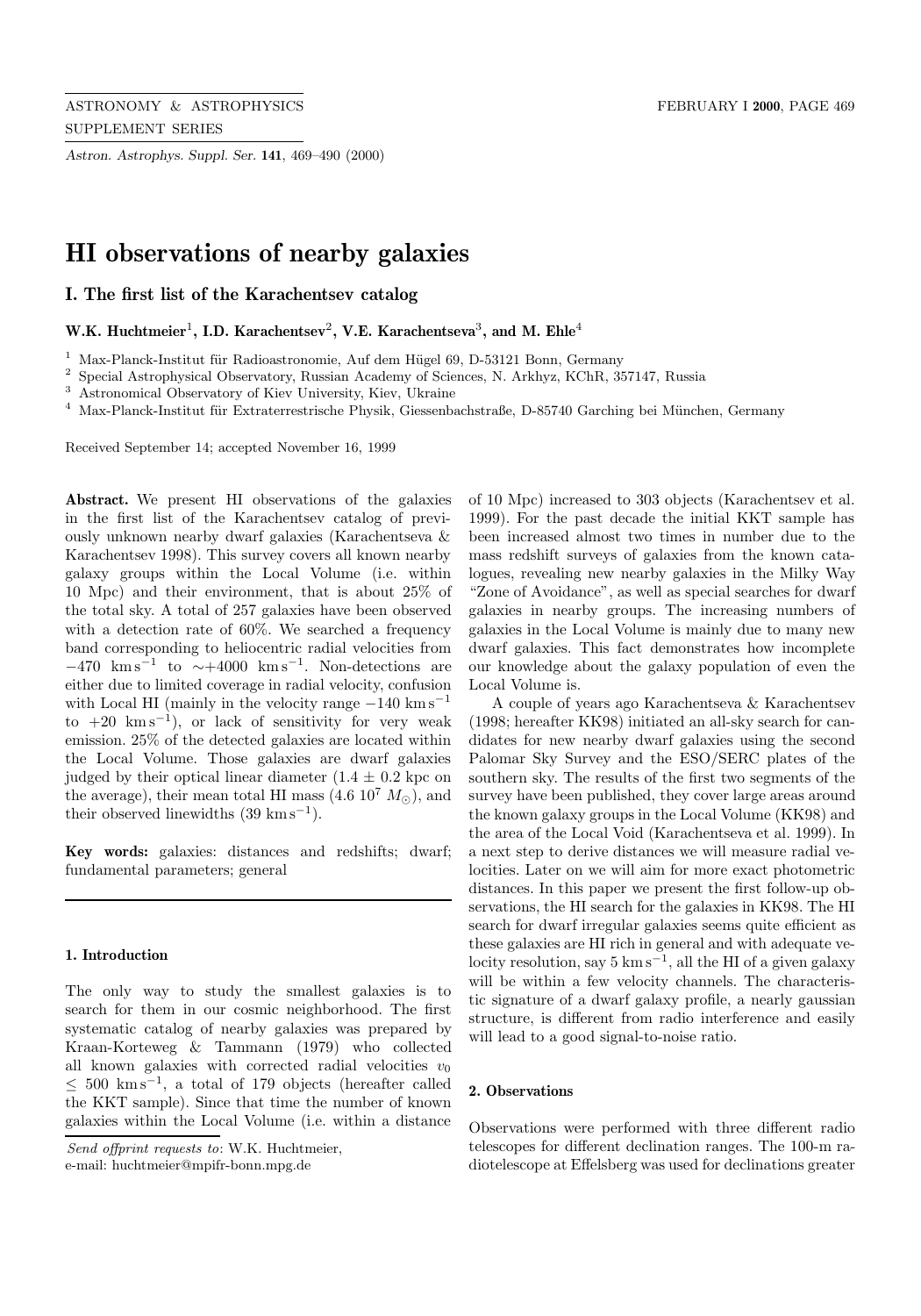

**Fig. 1.** HI profiles observed with the 100-m radio telescope at Effelsberg which has a HPBW of 9. 3 at a wavelength of 21 cm. Observations were obtained in the total power mode [ON – OFF] which yields a residual of the Local HI emission around 0 km s−<sup>1</sup>. The profiles are arranged in ascending R.A. starting at the bottom left corner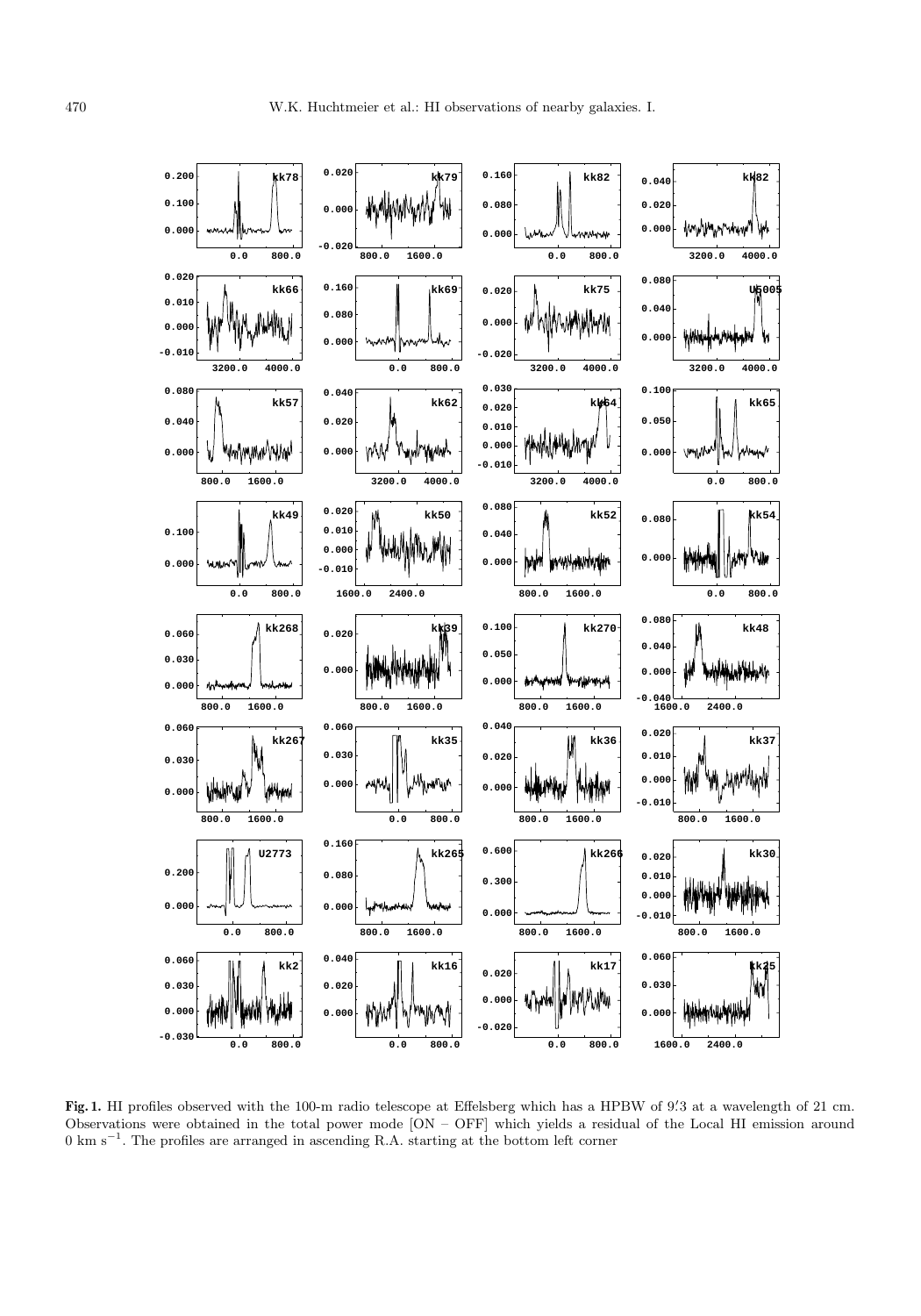

**Fig. 1.** continued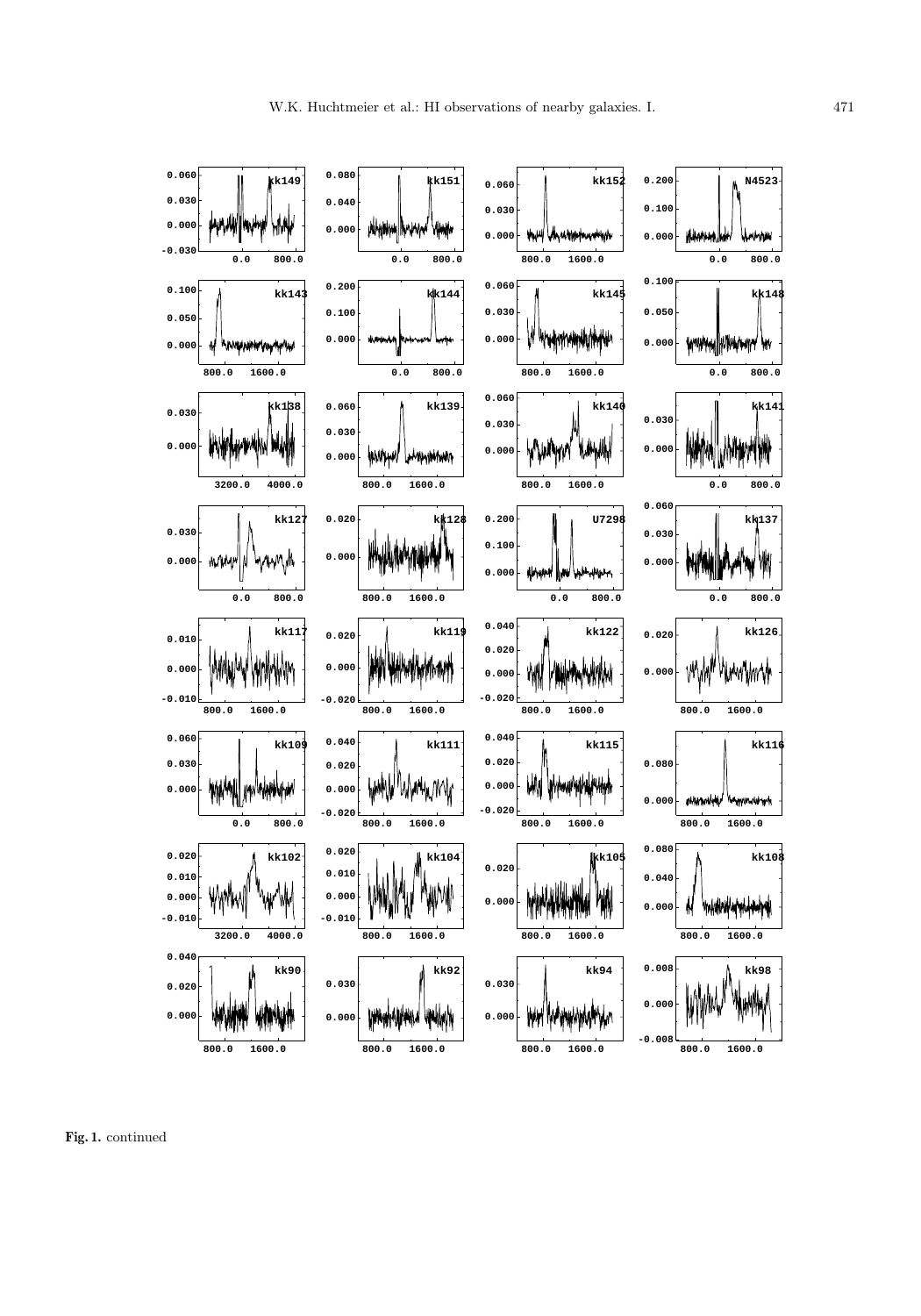

**Fig. 1.** continued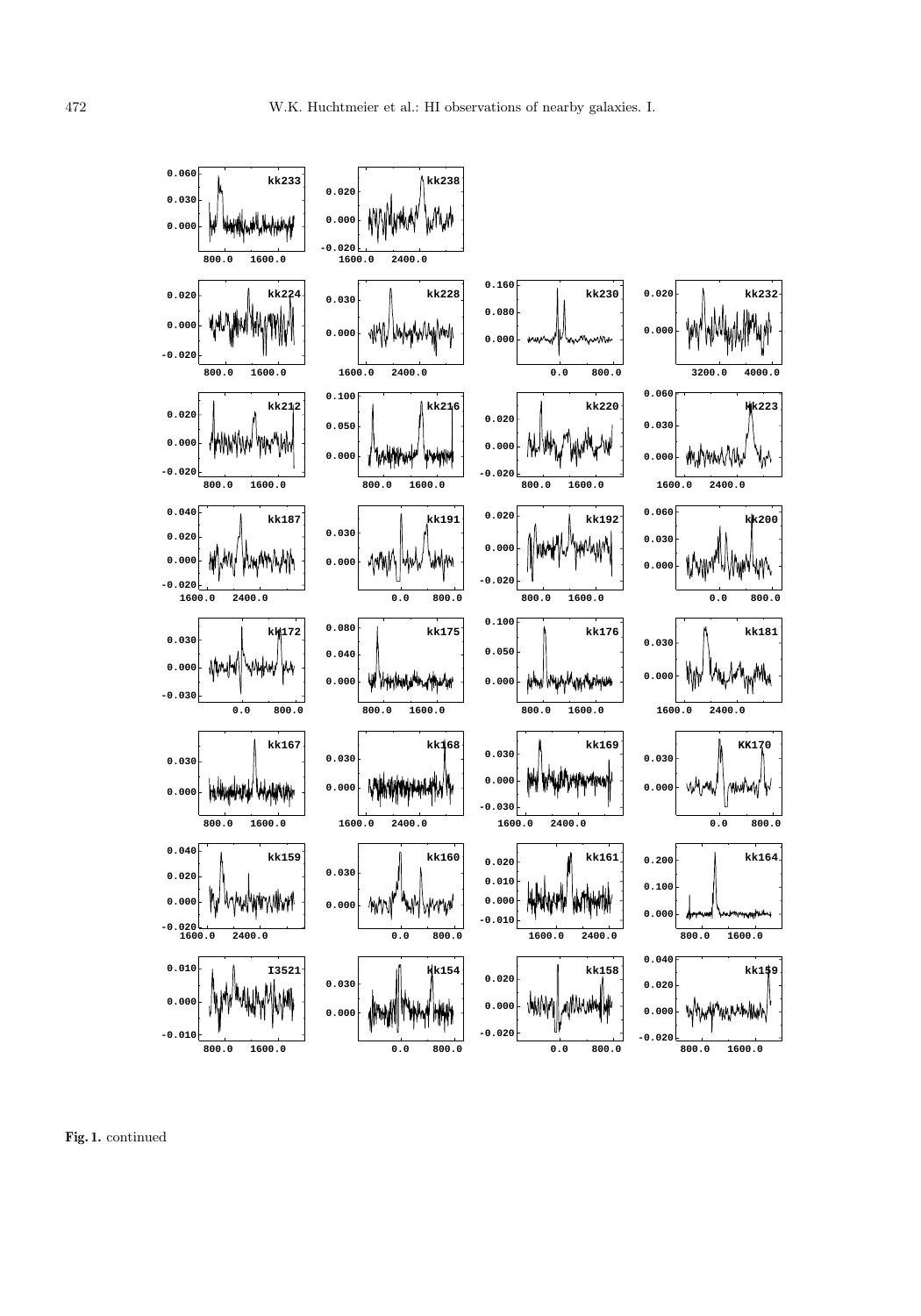

Fig. 2. HI profiles observed with the Nançay radio telescope (HPBW of  $3.6 \times 22'$  for the declination range in question)

than  $-31°$ , the Nancay radio telescope was selected for galaxies in the declination range  $-38° \le -31°$ , and the compact array of the Australia Telescope was used for galaxies south of  $-38^\circ$ .

#### 2.1. Effelsberg observations

The radio telescope at Effelsberg has been used in the total power mode (ON – OFF) combining a reference field 5 min earlier in R.A. with the on-source position. A dual channel HEMT receiver had a system noise of 30 K.

The 1024 channel autocorrelator was split into 4 bands (bandwidth 6.25 MHz) of 256 channels each shifted in frequency by 5 MHz with respect to their neighbor in order to cover a velocity range from  $-470$  to 3970 km s<sup>-1</sup> overlapping 1.5 MHz between channels. The resulting channel separation was 5.1 km s−<sup>1</sup> yielding a resolution of  $6.2 \text{ km s}^{-1}$  (10.2 km s<sup>-1</sup> after Hanning smoothing). The HI profiles observed with the 100-m radiotelescope are presented in Fig. 1 in order of increasing R.A. as in Table 1. The half power beam widths (HPBW) of the Effelsberg telescope at this wavelength is  $9\rlap{.}^{\prime}3$ .

## 2.2. Nançay observations

For 15 galaxies in the declination range  $-38° \le -31°$  the Nancay radio telescope was used with the same velocity resolution and coverage. Major differences to the description given for the Effelsberg observations were a different system noise (45 K), a different antenna beam  $(3.6 \times 22'$ in R.A. and Dec. for this declination range), and shorter integration phases with a cycle of 2 minutes for the ON and the OFF positions. Nine galaxies have been detected (Fig. 2).

#### 2.3. Compact Array of the Australia Telescope

40 of the 57 galaxies south of declination −38◦ have been observed with the Compact Array of the Australia

Telescope. For this HI search we have chosen the 750A antenna array configuration in order to yield an antenna beam comparable to the optical size of the smallest galaxies (i.e.  $\sim 1'$ ). The frequency setup and correlator configuration was such that we obtained a velocity coverage from  $-450$  to  $+2900$  km s<sup>-1</sup> and a channel separation of 6.6 km s<sup>−1</sup> (i.e. a resolution of 7.9 km s<sup>−1</sup>). Each galaxy was observed for 10 min every few hours. With five to six observations per target position we achieved a regular coverage of the uv plane for these "snapshot mode" observations. The resulting integrated HI profiles are given in Fig. 3 (for a more detailed discussion of these data see Huchtmeier et al. in preparation). We may miss some flux with the interferometer (missing flux) as the observed HI emission extends over more than  $2'$  per channel for over 60% of the galaxies. Galaxies from the kk98 sample not observed are: kk 11, kk 63, kk179, kk 184, kk 189, kk 190, kk 197, kk 203, kk 211, kk 213, kk 214, kk 217, kk 221, kk 222, kk 235, kk 244, kk 248.

#### **3. The data**

Our search list was an early version of the list of KK98 containing a few additional galaxies which did not make it into the final version because of their morphology and/or size (i.e. they were too small). Particularly, we took into account the results of HI searches for nearby dwarf galaxies made by Kraan-Korteweg et al. (1994), Huchtmeier et al. (1995), Burton et al. (1996), Huchtmeier & van Driel (1996), Huchtmeier et al. (1997) and Cote et al. (1997). The optical data of our galaxies are given in Table 1. The kk-number (or other identification if there is no kknumber) is given in Col. 1, R.A. and Dec. (1950) follow in Cols. 2 and 3. The optical diameters  $a$  and  $b$  in the de Vaucouleurs  $(D_{25})$  system follow in Cols. 4 and 5, the morphological type in Col. 6 where we use the following coding:

Im - irregular blue object with bright knot(s);

Ir - irregular without knots or with amorphous condensations, the colour is neutral or bluish;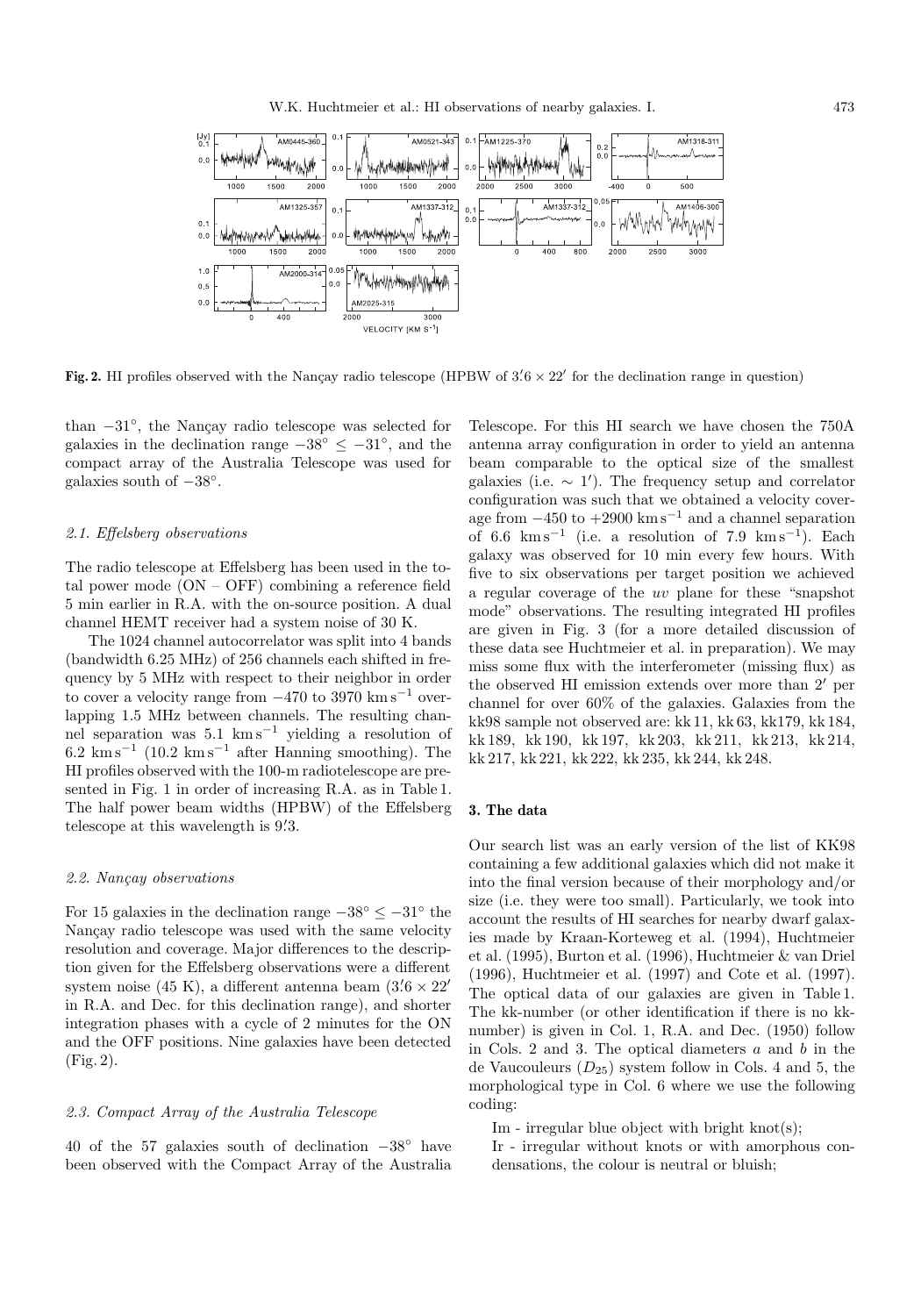

Fig. 3. HI profiles observed with the Australia Telescope Compact Array. The synthesized antenna beam is of the order of 1'

Sm - disturbed spiral or irregular with signs of spiral structure;

Sph - spheroidal, with very low brightness gradient or without any, the color is neutral or redish.

The optical surface brightness (SB) has been coded (see KK98): high (H), low (L), very low (VL), and extremely low (EL) in Col. 7. The total blue magnitude  $B_t$  and its reference follow in Cols. 8 and 9. "NED" - data are from the NASA/Extragalactic Database, "IK" - visual estimates from POSS (typical error is about 0.4 mag) by I. Karachentsev, "6 m" - accurate photometric data from the 6-m telescope CCD-frames obtained by Karachentsev

and coworkers (unpublished); "UH" - photometric data from U. Hopp (Calar Alto) unpublished. The Galactic extinction follows in Col. 10. Other names (identifications) are listed in Col. 11.

Results of the HI observations are summarized in Table 2. The kk-number is given in Col. 1, the HI-flux  $[Jy \text{ km s}^{-1}]$  follows in Col. 2, the maximum emission and/or the rms noise [mJy] in Col. 3, the heliocentric radial velocity plus error in Col. 4, the line widths at the 50%, the 25%, and the 20% level of the peak emission in Col. 5. Distances (Col. 6) have been derived with different methods, there are photometric distances in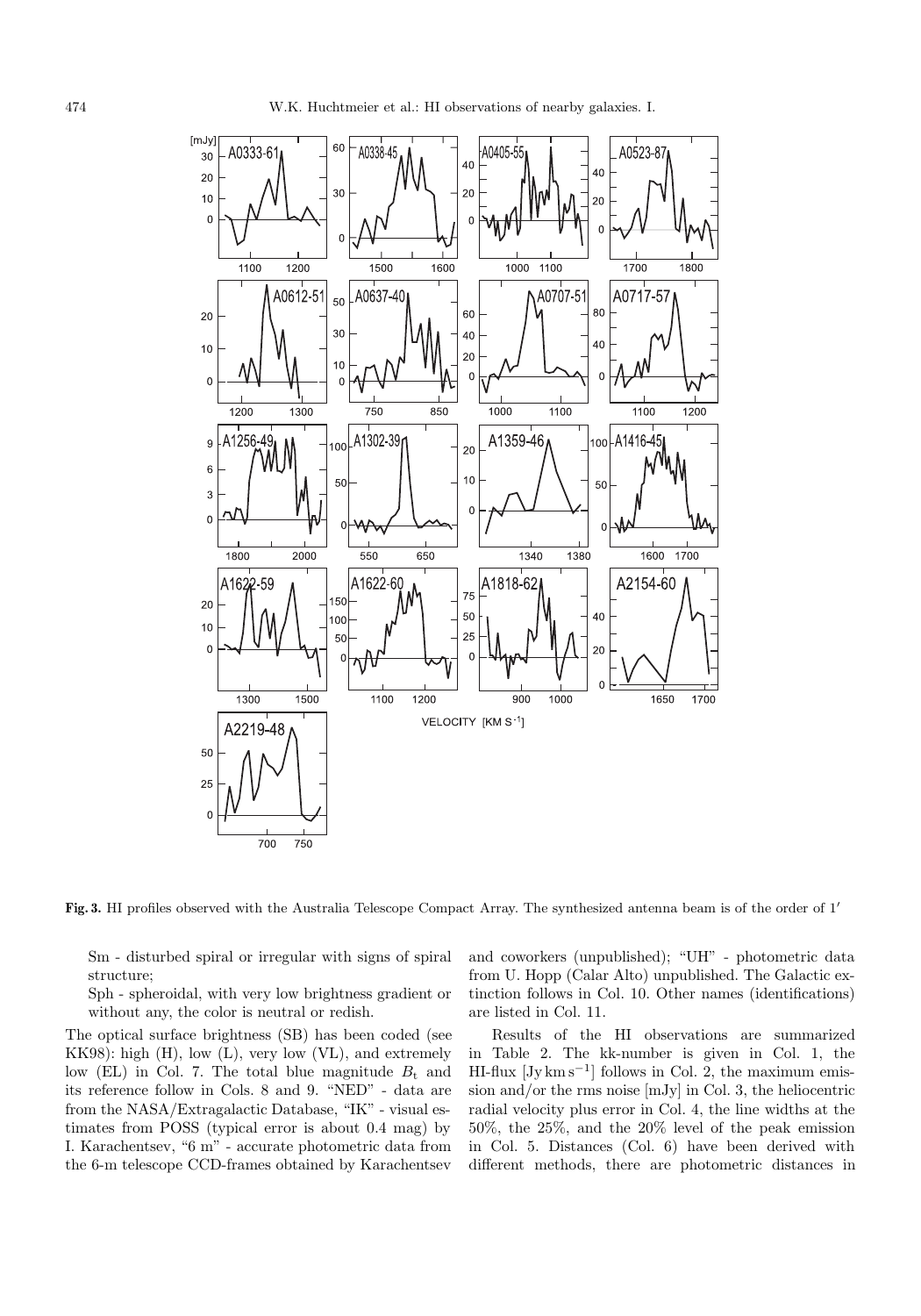

**Fig. 4.** The histogram shows the number of galaxies per velocity interval of 200 km s<sup> $-1$ </sup>. The distribution of corrected radial velocities  $(v_0)$  of our galaxy sample demonstrates the local character of these galaxies

some cases, in other cases the group membership yields a distance. If no other distance estimate is available, we assumed a Hubble constant of  $75 \text{ km s}^{-1} \text{ Mpc}^{-1}$  to derive a "kinematic" distance. The absolute magnitude is given in Col. 7, the integrated HI mass (Col. 8) was calculated as (e.g. Roberts 1969)

$$
(M_{\rm HI}/M_{\odot}) = 2.355~10^5 \times D^2 \times \int S_v \mathrm{d}v
$$

where D is the distance of the galaxy in Mpc and  $\int S_v dv$ is the integrated HI flux in  $Jy \, \text{km s}^{-1}$ . The relative HI content  $M_{\text{HI}}/L_B$  follows in Col. 9. Finally, Col. 10 contains comments relative to the telescope used for the observation: unless otherwise noted observations have been performed with the 100-m radiotelescope at Effelsberg, N marks the Nançay radio telescope, ATCA - the Australia Telescope Compact Array at Culgoora, NSW.

In a number of cases emission at negative radial velocities has been observed (kk 20, kk 236, kk 237; only kk 236 has been plotted as an example). The Dwingeloo HI survey (Hartmann & Burton 1997) has been consulted: in all cases of negative radial velocities extended HI emission was found suggesting that we observed high velocity clouds in our Galaxy.

# **4. Discussion**

A great majority (73%) of our galaxies are of type Im (26) and Ir (162), about 20% are of type Sph/Ir (12) and Sph (39), while the rest of 8% is a collection of different types from spiral to Im/Sm and BCD. The detection rate of our sample galaxies depends on the morphological type.



**Fig. 5.** The distribution of the optical linear diameter  $A_0$  in kpc for the whole sample in the de Vaucouleurs  $(D_{25})$  system is given here. Galaxies within 10 Mpc (i.e. within the Local Volume) are shown by shaded areas. The medium value for the shaded areas is  $1.4\pm0.2$  kpc

75% of the spirals (type S0 to Sm/Im and BCD) were detected; the detection rate for types Im and Ir is very similar close to 60%, whereas the detection rate for types Sph/Ir and Sph is considerable lower at 33 and 23%, respectively. The detection rate depends on the optical surface brightness (SB) class, too. From high SB to low, very low, and extremely low SB the detection rate decreases from 70% to 58%, 49%, and 43%, respectively. This trend reflects the type dependence and the fact that we deal with fainter galaxies as we descend from high SB to very low SB, the median absolute magnitudes for the detected galaxies change from  $-15.43$  (H) to  $-13.92$  (VL) for our brightness classes.

A number of the galaxies within the present sample are associated with nearby groups of galaxies (e.g. Tully 1988) according to their position, radial velocity and relative resolution:

NGC 672 group: kk 13, kk 14, kk 15; NGC 784 group: kk 16, kk 17; Maffei group: kk 19, kk 21, kk 22, kk 23, kk35 kk 44; Orion group: kk 49; M 81 group: kk 81, kk 83, kk 85, kk 89, kk 89, kk 91; Leo group: kk 94; CVn cloud: kk 109, UGC 7298, kk 137, kk 141, kk 144, kk 148, kk 149, kk 151, kk 154, kk 158, kk 160, kk 191, kk 206, kk 220, kk 230; Centaurus group: kk 170, kk 179, kk 182, kk 190, kk 191, kk 195, kk 197, kk 200, kk 211, kk 217, kk 218; NGC 6946 group: kk 250, kk 251, kk 252;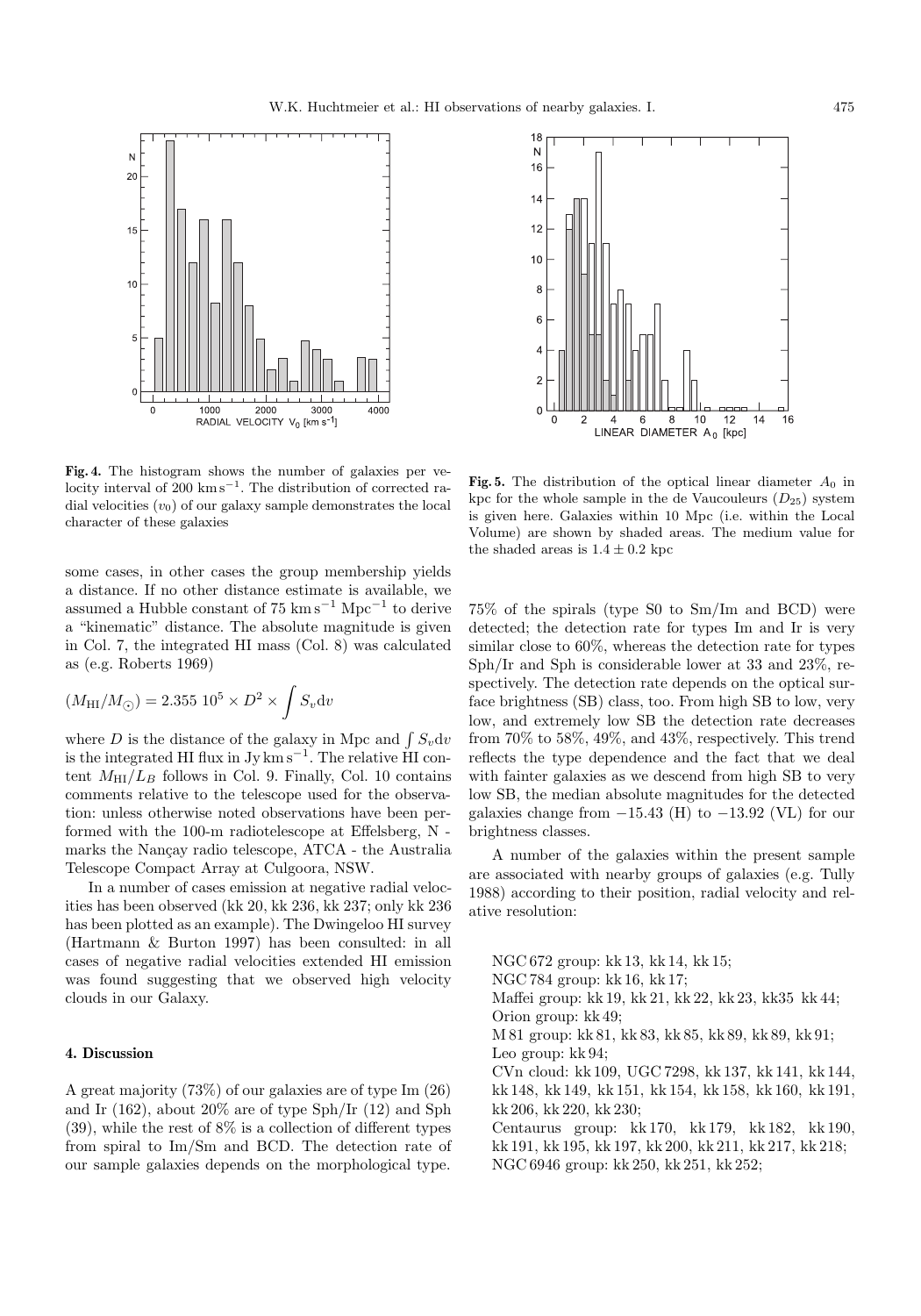

Fig. 6. The total mass of neutral hydrogen  $M_{\rm HI}$  of the galaxies in our sample is plotted versus the linear extent (in kpc). The full line represents the regression line for the KKT sample (Huchtmeier & Richter 1988)

Virgo cluster: kk 111, kk 127, kk 128, kk 140, NGC 4523, IC3517, kk 164, kk 168, kk 169, kk 172, kk 173, U 8091.

There are a few cases of high  $M_{\text{HI}}/L_B$  values in Table 2. Four of the five galaxies with  $M_{\text{HI}}/L_B \geq 5$  are actually found to be confused by emission from nearby galaxies (see footnotes to Table 2).

The present sample of galaxies as presented in Tables 1 and 2 will be discussed now in some detail with the help of global parameters. The distribution of radial velocity  $(v_0,$ corrected for the rotation of our galaxy) is given in Fig. 4. Apart from a few background objects most of the galaxies belong to the local supercluster, about 25% are within the Local Volume. From this situation it is clear that the great majority of the galaxies in the present sample are dwarfish in nature. This will be shown more convincingly below when we compare several other global parameters of these objects.

Next we will look at the optical linear diameter  $A_0$ (in kpc). The histogram in Fig. 5 presents the number of galaxies binned in intervals of 0.5 kpc width. The distribution of the optical linear diameters of our galaxies extends from 0.2 kpc to 26 kpc, yet the great majority is smaller than 8 kpc in diameter (in the de Vaucouleurs  $D_{25}$  system). Galaxies in the Local Volume (indicated by shaded areas) are even smaller with a median value of 1.4  $\pm$  0.2 kpc.

Now we will use the correlation of two global parameters to compare the present sample of galaxies with the previously known galaxies in the Local Volume. In Fig. 6 the total mass of neutral hydrogen  $M_{\text{HI}}$  of the galaxies is plotted versus their linear extent  $A_0$  for this sample of galaxies. The full line is the regression line for the KKT sample (Huchtmeier & Richter 1988). This regression line seems to be an excellent fit for the present sample, too.



**Fig. 7.** The distribution of line widths of our galaxy sample is given for the observed values  $(dv)$  in the upper panel and for the (for inclination corrected values  $(dv_i)$  in the lower panel. Galaxies within the Local Volume (i.e. within 10 Mpc) are marked by the shaded areas

The average HI mass of the galaxies in the Local Volume is 4.6  $10^7$   $M_{\odot}$ .

The HI masses in Fig. 6 cover a range from  $10^6$  to  $10^{10}$ solar masses. The HI luminosity function for galaxies has been studied with galaxies of 10<sup>7</sup> and more solar masses in HI so far. With the data of the new dwarf galaxies within the Local Volume we will be able in the end to discuss the HI luminosity function starting from  $10^6$  solar masses.

The galaxies in our sample have small line widths on the average. In Fig. 7 we present the distribution of observed line widths in the upper panel and the (for inclination) corrected line widths in the lower panel. The optical axial ratio has been used here to derive the inclination. Galaxies within the Local Volume are indicated by the shaded areas. The peak of the line width distribution of the galaxies within the Local Volume is  $39 \text{ km s}^{-1}$  for the uncorrected and 47 km s<sup> $-1$ </sup> for the corrected line widths.

The three global parameters we have considered so far point altogether toward the dwarfish character of the Local Volume objects in our sample: the average linear diameter of  $1.4 \pm 0.2$  kpc (Fig. 5), the mean total HI mass of 4.6 10<sup>7</sup>  $M_{\odot}$  and the small line width of less than  $50 \text{ km s}^{-1}$ .

Two more global parameters are shown in Fig. 8, pseudo HI surface density  $\Sigma_{\rm HI}$  and the relative HI content  $M_{\text{HI}}/M_{\text{T}}$ . The pseudo HI surface density is obtained by dividing the total HI mass  $M_{\rm HI}$  of the galaxy by the disk area of the galaxy as defined by its optical diameter  $A_0$ . This quantity is given in units of solar mass per square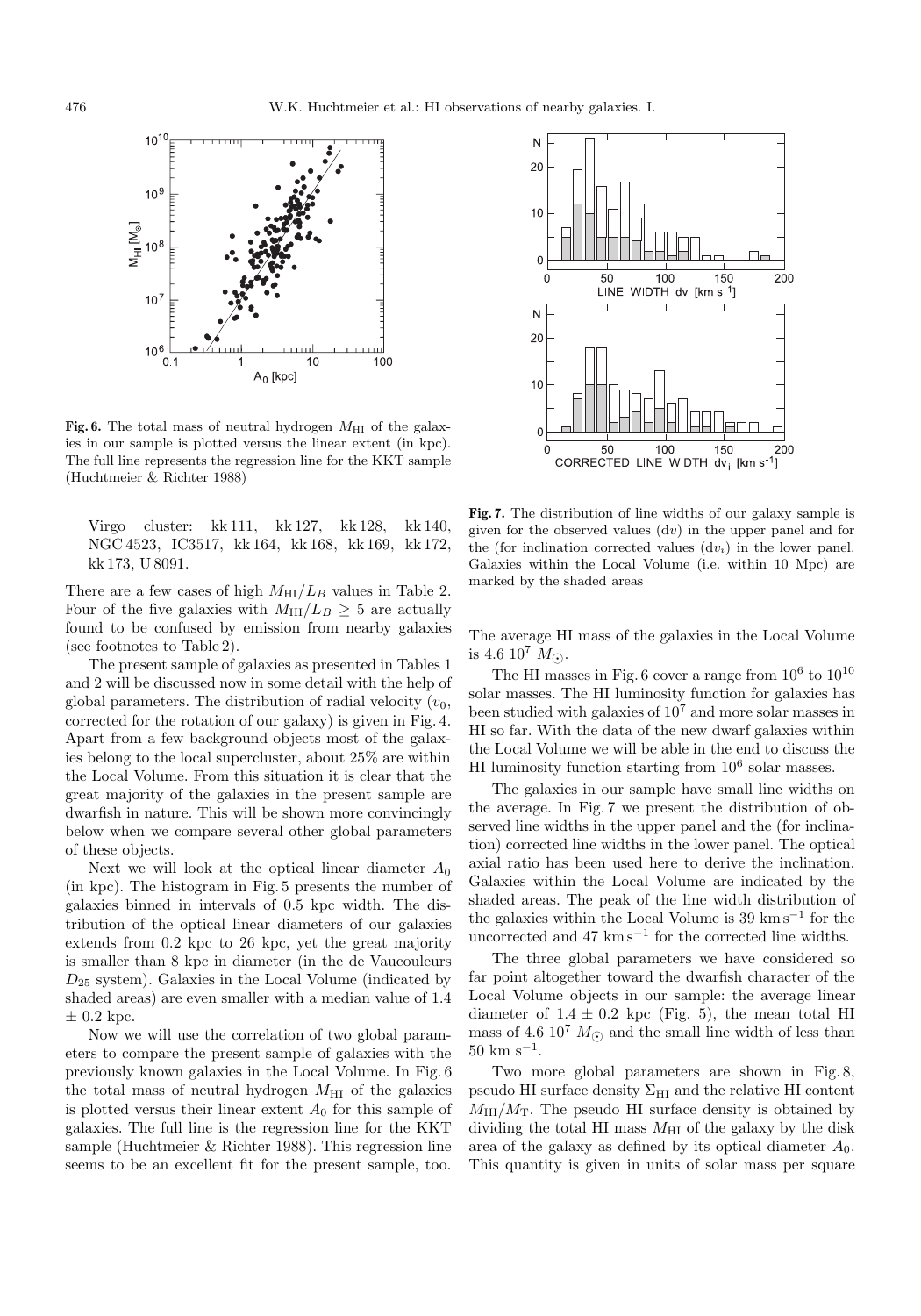

**Fig. 8.** The pseudo column density of neutral hydrogen  $(\Sigma_{\text{HI}})$ in  $M$ <sub>∩</sub> pc<sup>−2</sup>) of our sample as plotted versus the relative HIcontent  $(M_{\rm HI}/M_{\rm T})$ 

parsec as well as in the usual HI column density  $N_{\rm HI}$  in atoms cm−<sup>2</sup>. This quantity is plotted versus the relative HI content  $M_{\text{HI}}/M_{\text{T}}$ . Our galaxies fill the usual range in HI surface density as well as in relative HI content as observed for normal galaxies (e.g. HR). The present sample of galaxies is relatively rich in HI. Some of the scatter in the diagram is due to uncertainties in observed quantities, especially the inclination which is used to correct the line width which itself enters the total mass calculation by the square. The optical diameters are uncertain for galaxies at low galactic latitudes due to the high foreground extinction, e.g. Cas 2, ESO 137–G27, BK12, ESO 558–11. If we exclude the confused galaxies and those with heavy galactic extinction all entries in Fig. 8 with  $\Sigma_{\rm HI} \ge$ 100  $M_{\odot}$  pc<sup>-2</sup> are gone. Low values of the HI surface density are not only due to the uncertainties of observational data, the gas content of dwarf galaxies is very sensitive to outside influences (tidal interactions) due to their shallow gravitational potential.

Finally we plot the HI surface brightness versus the optical surface brightness (Fig. 9). The surface brightness class (Table 1, Col. 7) has been coded from 4 to 1 from high SB to extremely low SB in steps of 1. The different errors of the mean values of each class essentially depend on the different population size of each SB class. However, there is a definite trend of the HI surface density to grow with increasing optical SB by a factor of 2 to 4 (e.g. van der Hulst et al. 1993; de Blok 1997).

## **5. Conclusion**

In this paper we presented an HI search for 257 candidates for nearby dwarf galaxies. A detection rate of 60% on the average is quite high keeping in mind the limited velocity band and the fact that single-dish telescopes are literally "blind" for weak emission in the velocity range of



**Fig. 9.** This figure presents a correlation between the pseudo HI column density with the optical surface brightness of the galaxy in our actual sample. The surface brightness class is taken from KK98;  $1 =$  extremely low,  $2 =$  very low,  $3 =$  low,  $1 =$ high SB. The error bars correspond to twice the rms error of the mean of each SB class

the local HI emission (i.e. within  $-140$  to  $+20$  km s<sup>-1</sup>) and for 20% of HI-poor (spheroidal and Sph/Ir) objects in the sample. Most of the detected galaxies are located within the local supercluster, and about 25% are members of the Local Volume. The dwarfs within the Local Volume have a mean linear diameter of  $1.4 \pm 0.2$  kpc, a mean observed linewidths of 39 km s<sup> $-1$ </sup>, and a mean total HI mass of 4.6  $10^7$   $M_{\odot}$ . The smallest galaxies have HI masses of just over  $10<sup>6</sup>$  solar masses. Once this full-sky survey will be finished we will be able to discuss the luminosity function of the Local Volume including these tiny dwarf galaxies. This investigation is especially needed as recent determinations of the galaxy luminosity function exhibit an increase for low mass objects. The exact value of this increase will be important for deriving the mass density in the local universe.

Acknowledgements. The Australia Telescope is funded by the Commonwealth of Australia for operation as a National Facility managed by CSIRO.

The Nancay Radio Astronomy Observatory is the Unité Scientifique de Nançay of the Observatoire de Paris, associated as Unité de Service et de Recherche (USR) No. B704 to the French Centre National de la Recherche Scientifique (CNRS). The Observatory also gratefully acknowledges the financial support of the Conseil Régional of the Région Centre in France.

This research has made use of the NASA/IPAC Extragalactic Database (NED) which is operated by the Jet Propulsion Laboratory, California Institute of Technology, under contract with the National Aeronautics and Space Administration.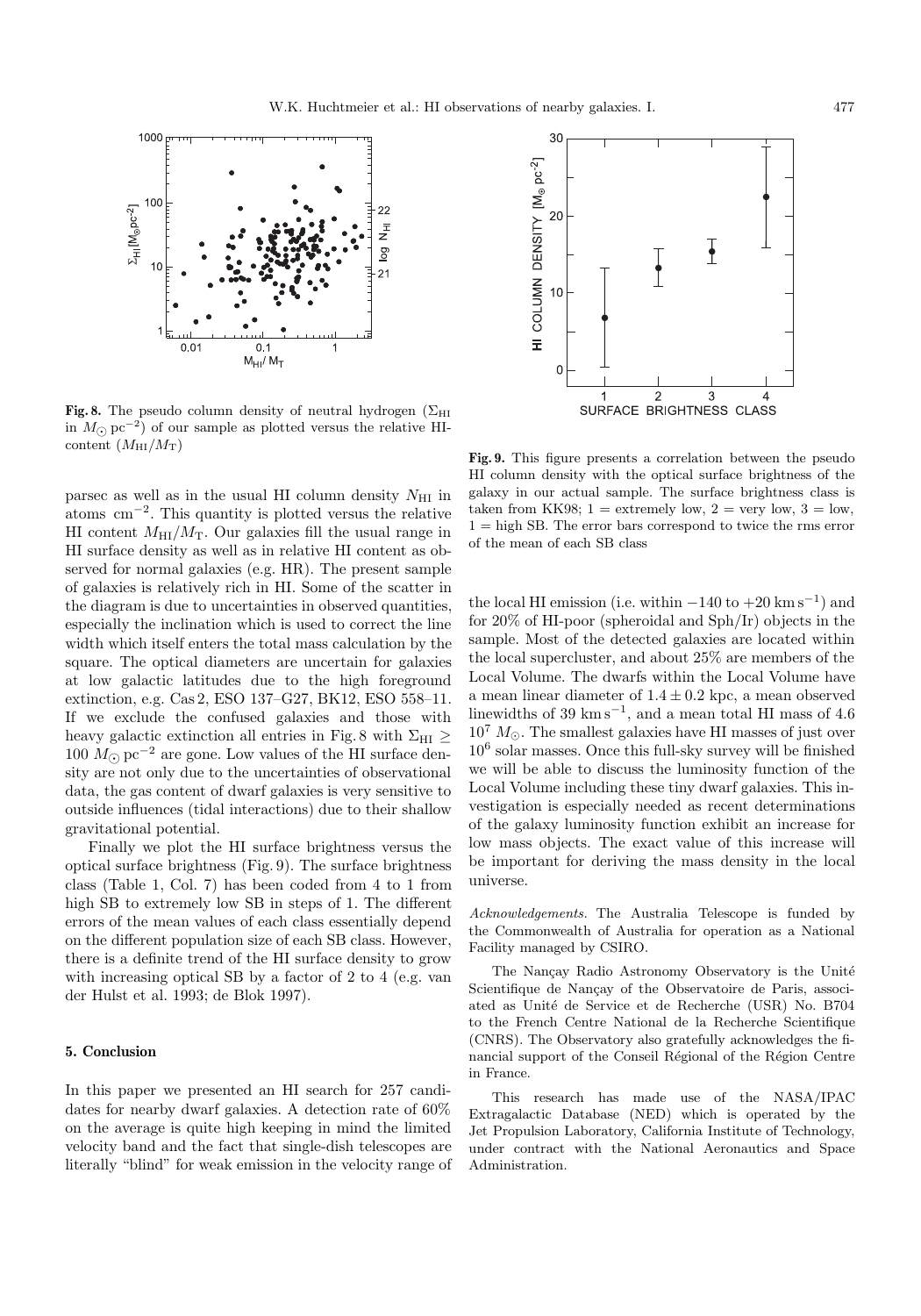This work has been partially supported by the Deutsche Forschungsgemeinschaft (DFG) under project No. 436 RUS 113/470/0 and Eh 154/1-1.

Huchtmeier W.K., Richter O.G., 1988, A&A 203, 237 (HR)

Huchtmeier W.K., Richter O.-G., 1989, A general catalog of HI observations of galaxies. Springer-Verlag, New York

- **References**
- Burton W.B., Verheijen E.B., Kraan-Korteweg R.C., Henning P.A., 1996, A&A 293, L33
- Cote S., Freeman K.C., Carignan C., Quinn P.J., 1997, AJ 114, 1313
- de Blok W.J.G., 1997, Ph.D. Thesis, University of Groningen
- Gallagher J.S., Littleton J.E., Mathews L.D., 1995, AJ 109, 2003
- Hartmann D., Burton W.B., 1997, Atlas of Galactic Neutral Hydrogen. Cambridge University Press, Cambridge
- Huchra J., 1995, A catalog of galaxy redshifts
- Huchtmeier W.K., Bohnenstengel H.-D., 1981, A&A 100, 72 Huchtmeier W.K., Lercher G., Seeberger R., Saurer W., Weinberger R., 1995, A&A 293, L33
- Huchtmeier W.K., van Driel W., 1996, A&A 305, L25
- Huchtmeier W.K., Karachentsev I.D., Karachentseva V.E., 1997, A&A 322, 375
- van der Hulst J.M., Skillman E.D., Smith T.R., Bothun G.D., McGaugh S.S., de Blok W.J.G., 1993, AJ 106, 548
- Karachentsev I.D., Makarov D.I., Huchtmeier W.K., 1999, A&AS (in press)
- Karachentseva V.E., Karachentsev I.D., 1998, A&AS 127, 409
- Karachentseva V.E., Karachentsev I.D., Richter G.M., 1999, A&AS 135, 221
- Kraan-Korteweg R.C., Tammann G.A., 1979, Astron. Nachr. 300, 181 (KKT)
- Kraan-Korteweg R.C., Loan A.J., Burton W.B., et al., 1994, Nat 372, 77
- Matthews L.D., Gallagher J.S., Littleton J.E., 1995, AJ 110, 581
- Paturel G., Fouque P., Bottinelli L., Gouguenheim L., 1992, Catalogue of Principal Galaxies, Lyon (PGC)
- Roberts M.S., 1969, AJ 74, 859
- Schombert J.M., Bothun G.D., Schneider S.E., McGaugh S.S., 1992, AJ 103, 1107
- Tully R.B., 1988, Nearby Galaxy Catalog. Cambridge Univ. Press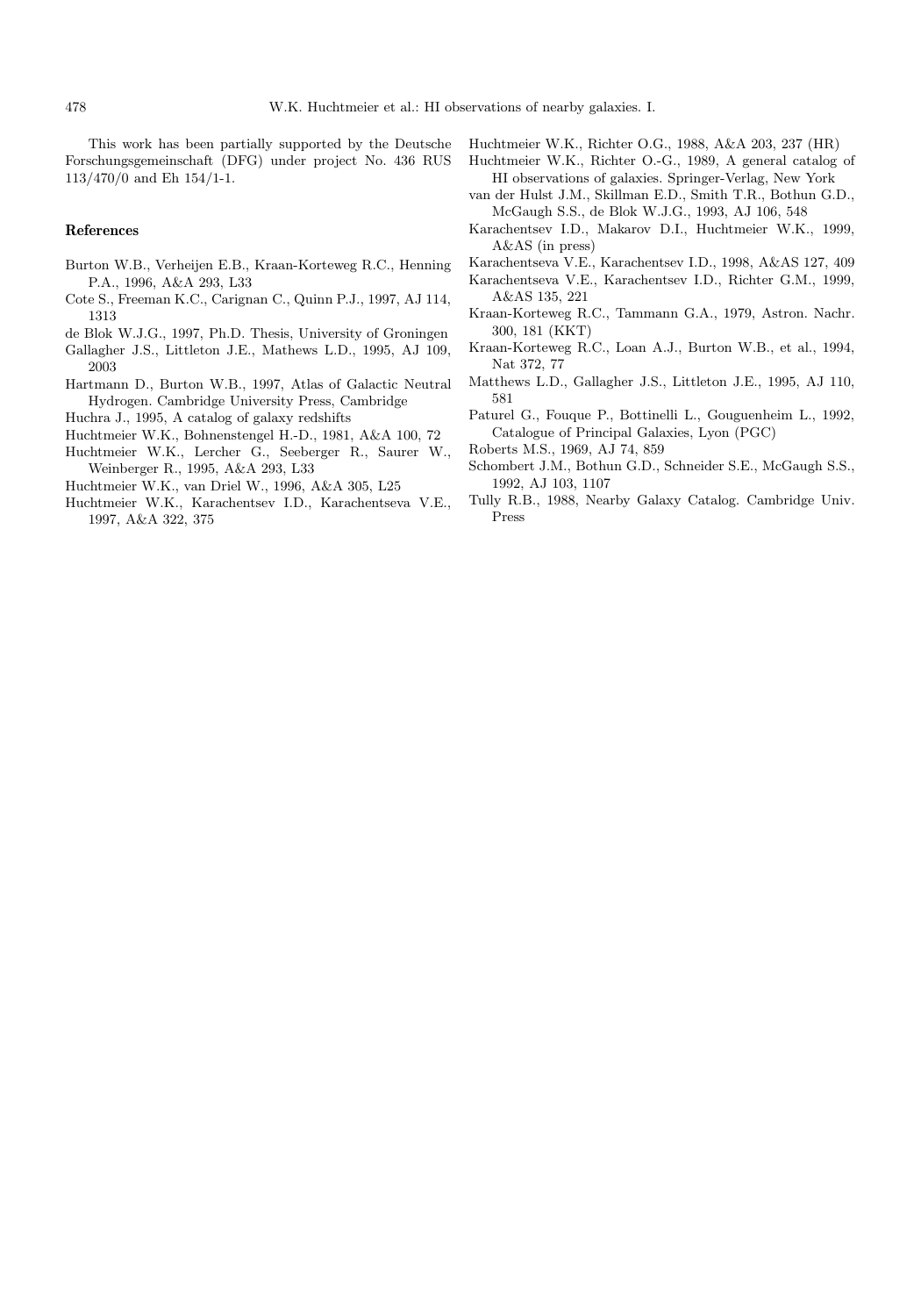Table 1. List of new Local Volume dwarf candidates

| ΚK                  | R.A. (1950.0) Dec.       |                              | $\it a$        | $\boldsymbol{b}$ | Type                       | S.B.                             | $B_{\rm t}$  | Ref.(B)                     | $A_b$        | Identification                |
|---------------------|--------------------------|------------------------------|----------------|------------------|----------------------------|----------------------------------|--------------|-----------------------------|--------------|-------------------------------|
|                     | ${\bf h}$ m s            | $^{\prime\prime}$<br>$\circ$ |                | $\arcsin$        |                            |                                  |              |                             |              |                               |
| $\overline{1}$      | $\overline{2}$           | $\sqrt{3}$                   | $\overline{4}$ | $\overline{5}$   | $\,6$                      | $\overline{7}$                   | 8            | 9                           | 10           | 11                            |
| 1<br>$\overline{2}$ | 00 12 31.6<br>00 12 53.5 | $-38$ 45 43<br>$-21$ 43 17   | $0.9\,$<br>2.3 | 0.35<br>1.3      | Im<br>${\rm S0}$           | $\rm H$<br>H                     | $13.12\,$    | <b>NED</b>                  | 0.06         | AM 0012-384<br>$NGC$ 59       |
| 3                   | 00 13 00.0               | $-32$ 27 36                  | 1.5            | 1.3              | Im                         | $\rm H$                          |              |                             |              | $\rm FG$ 11                   |
| 4<br>5              | 00 29 27.4<br>00 32 52.7 | $-3333230$<br>$+36$ 13 21    | 0.9<br>5:      | 0.8<br>3:        | Sph/Ir<br>Sph              | $\rm L$<br>$\mathop{\rm EL}$     |              |                             |              | FG 16, AM 0029-333<br>And III |
| $\boldsymbol{6}$    | 00 34 43.3               | $+47\ 53\ 57$                | 0.5            | 0.48             | Ir                         | $\mathbf L$                      |              |                             |              |                               |
| $\overline{7}$      | 00 35 18.6               | $-43$ 46 46                  | 0.6            | 0.4              | Im                         | $\rm H$                          |              |                             |              | AM 0035-434                   |
| $261\,$             | $00\ 38\ 30.5$           | $-26\ 32\ 28$                | 0.6            | 0.3              | Ir                         | $\rm{VL}$                        |              |                             |              |                               |
| 8                   | 00 42 56.2               | $+37\ 45\ 51$                | 4:             | 3:               | Sph                        | $\mathop{\rm EL}$                |              |                             |              | And I                         |
| 9                   | 004651.9                 | $-18\ 20\ 48$                | 1.2            | 1.1              | Sph                        | L                                |              |                             |              | $\rm K$ 2                     |
|                     |                          |                              |                |                  |                            |                                  |              |                             |              |                               |
| 10                  | 00 47 56.0               | $-201044$                    | 1.3            | $1.2\,$          | Sph/Ir                     | $\mathbf L$                      |              |                             |              | FG 24                         |
| 12                  | $01$ 13 41.9             | $+33\ 09\ 20$                | 4:             | 2.5:             | Sph                        | EL                               |              |                             |              | And $\rm II$                  |
| 13                  | 01 39 29.5               | $+260657$                    | 0.7            | 0.35             | Ir                         | L                                | 16.57        | UH                          | 0.29         |                               |
| 14                  | 01 41 54.0               | $+270214$                    | 1.6            | $0.6\,$          | Ir                         | L                                | 17.47        | $6\mathrm{m}$               | $0.24\,$     |                               |
| 15                  | $01$ 43 53.6             | $+26$ 33 07                  | $0.6\,$        | 0.18             | $\mathop{\rm Ir}\nolimits$ | $\rm{VL}$                        | 18.22        | UH                          | $0.26\,$     |                               |
| 262                 | 01 43 55.7               | $+14$ 26 33                  | 1.0            | $0.7\,$          | Ir                         | $\rm H$                          | 15.3         | IK                          | 0.08         | $\rm UGC$ 1242                |
| 263                 | 01 47 10.5               | $+284003$                    | 0.7            | 0.55             | Ir                         | $\mathbf L$                      | $18.4\,$     | IK                          | 0.18         |                               |
| 16                  | $01\ 52\ 30.2$           | $+27\ 42\ 34$                | 0.8            | 0.28             | Ir                         | L                                | 16.3         | IK                          | 0.29         |                               |
| 17                  | $01\ 57\ 18.1$           | $+28\ 35\ 26$                | 0.6            | $0.3\,$          | Ir                         | L                                | 17.2         | IK                          | $0.20\,$     |                               |
| 18                  | $01\ 57\ 22.0$           | $+67\ 30\ 36$                | 1.3            | 0.9              | Sph?                       | EL                               |              |                             |              |                               |
|                     |                          |                              |                |                  |                            |                                  |              |                             |              |                               |
| $264\,$             | 02 01 46.3               | $+72\ 30\ 23$                | 0.8            | 0.8              | Ir                         | L                                | 18.7         | IK                          | 2.96         |                               |
| 19                  | 02 02 02.4               | $+68$ 45 57                  | $2.2\,$        | 1.7              | Ir                         | $\mathbf L$                      | 16.38        | $6\mathrm{m}$               | 4.44         | $\rm Cas~1$                   |
| $20\,$              | 02 31 39.9               | $+22$ 21 45                  | 1.2            | $0.7\,$          | Sph                        | VL                               |              |                             |              | $\rm MB$ $1$                  |
| 21<br>22            | 02 31 52.2<br>02 51 54.1 | $+590942$                    | 2.4:<br>1.6    | 1.0:<br>$0.5\,$  | Ir<br>Ir                   | $\mathop{\rm EL}\nolimits$<br>EL | 19.5<br>19.8 | IK<br>IK                    | 4.19<br>5.68 | MB <sub>3</sub>               |
| 23                  | $02\ 53\ 01.1$           | $+583935$<br>$+58$ 42 37     | 2.0:           | 0.3:             | $\rm SB$                   | $\mathop{\rm EL}\nolimits$       | $18.8\,$     | IK                          | $6.20\,$     | $\rm Cas~2$                   |
| $24\,$              | 02 53 54.5               | $+17$ 15 25                  | 0.6            | 0.4              | Ir?                        | $\mathbf L$                      |              |                             |              |                               |
| $25\,$              | 03 07 59.9               | $+60$ 09 28                  | $2.8\,$        | 0.8              | Ir?                        | $\rm{VL}$                        | $19.0\,$     | IK                          | 6.00         |                               |
| 26                  | 03 18 53.2               | $+62$ 36 27                  | 1.8            | $0.9\,$          | $\mathop{\rm Ir}\nolimits$ | L                                |              |                             |              | Cam C                         |
| 27                  | $03\ 20\ 29.5$           | $-663004$                    | 1.2            | 0.4              | Ir                         | L                                |              |                             |              |                               |
|                     |                          |                              |                |                  |                            |                                  |              |                             |              |                               |
| 28                  | 03 28 35.2               | $+473728$                    | 1.4            | 0.8              | Ir                         | $\rm H$                          | 15.04        | $\ensuremath{\mathsf{NED}}$ | 2.41         | $\rm UGC$ 2773                |
| 265                 | 03 29 09.1               | $+67$ 56 36                  | $2.0\,$        | 0.8              | Ir                         | $\mathbf L$                      | 17.0         | IK                          | 3.45         | K 37=BK 7                     |
| $\,29$              | 03 33 18.9               | $-61$ 15 37                  | 1.8            | 0.9              | Im                         | $\mathop{\rm EL}$                | $16.38\,$    | $\ensuremath{\mathsf{NED}}$ | $0.05\,$     | FG 82, AM 0333-611            |
| 266                 | 03 33 44.4               | $+672600$                    | $2.0\,$        | $0.7\,$          | Ir?                        | L                                | 17.0         | IK                          | 3.44         | BK 8                          |
| 30                  | 03 37 12.6               | $+68$ 02 50                  | 1.0            | $0.5\,$          | Sph?                       | VL                               | 18.6         | IK                          | 2.34         |                               |
| 31                  | $03 \ 37 \ 26.2$         | $-18\ 49\ 42$                | 0.7            | $0.6\,$          | Ir/Sph                     | L                                |              |                             |              |                               |
| 32                  | $03 \ 37 \ 26.8$         | $+193530$                    | 0.8            | 0.7              | Ir                         | Г                                |              |                             |              |                               |
| 267                 | $03\ 38\ 25.0$           | $+68\ 06\ 11$                | 2.2            | $0.3\,$          | Ir?                        | $\mathbf{L}$                     | 17.7         | IK                          | $2.24\,$     | <b>BK 12</b>                  |
| 33                  | $03\ 38\ 39.9$           | $+67\ 52\ 57$                | 0.4:           | 0.4:             | Ir                         | VL                               |              |                             |              |                               |
| 34                  | 03 38 56.9               | $-453052$                    | 1.5            | $1.5\,$          | Im                         | Η                                | 14.84        | <b>NED</b>                  | 0.0          | AM 0338-453                   |
| 35                  | $03\ 40\ 23.7$           | $+67\ 42\ 26$                | 2.5            | 1.7              | Ir                         | VL                               | 17.2         |                             | 2.5          |                               |
| 36                  | $03\ 42\ 47.0$           | $+67\ 30\ 57$                | 1.0            | 0.6              | Ir                         | L                                | 17.4         | IK                          | 2.67         |                               |
| $37\,$              | 03 47 15.0               | $+70\ 56\ 34$                | 0.9            | 0.4              | Ir?                        | ${\rm VL}$                       | 16.9         | IK                          | $2.37\,$     | <b>BK 17</b>                  |
| 268                 | 03 53 22.5               | $+69\ 08\ 24$                | 1.1            | 0.6              | Sph?                       | L                                | 17.2         | IK                          | 2.72         | <b>BK 19</b>                  |
| $38\,$              | 03 58 47.0               | $-62$ 38 57                  | 0.7            | $0.5\,$          | Im                         | Η                                |              |                             |              | AM 0358-623                   |
|                     |                          |                              |                |                  |                            |                                  |              |                             |              |                               |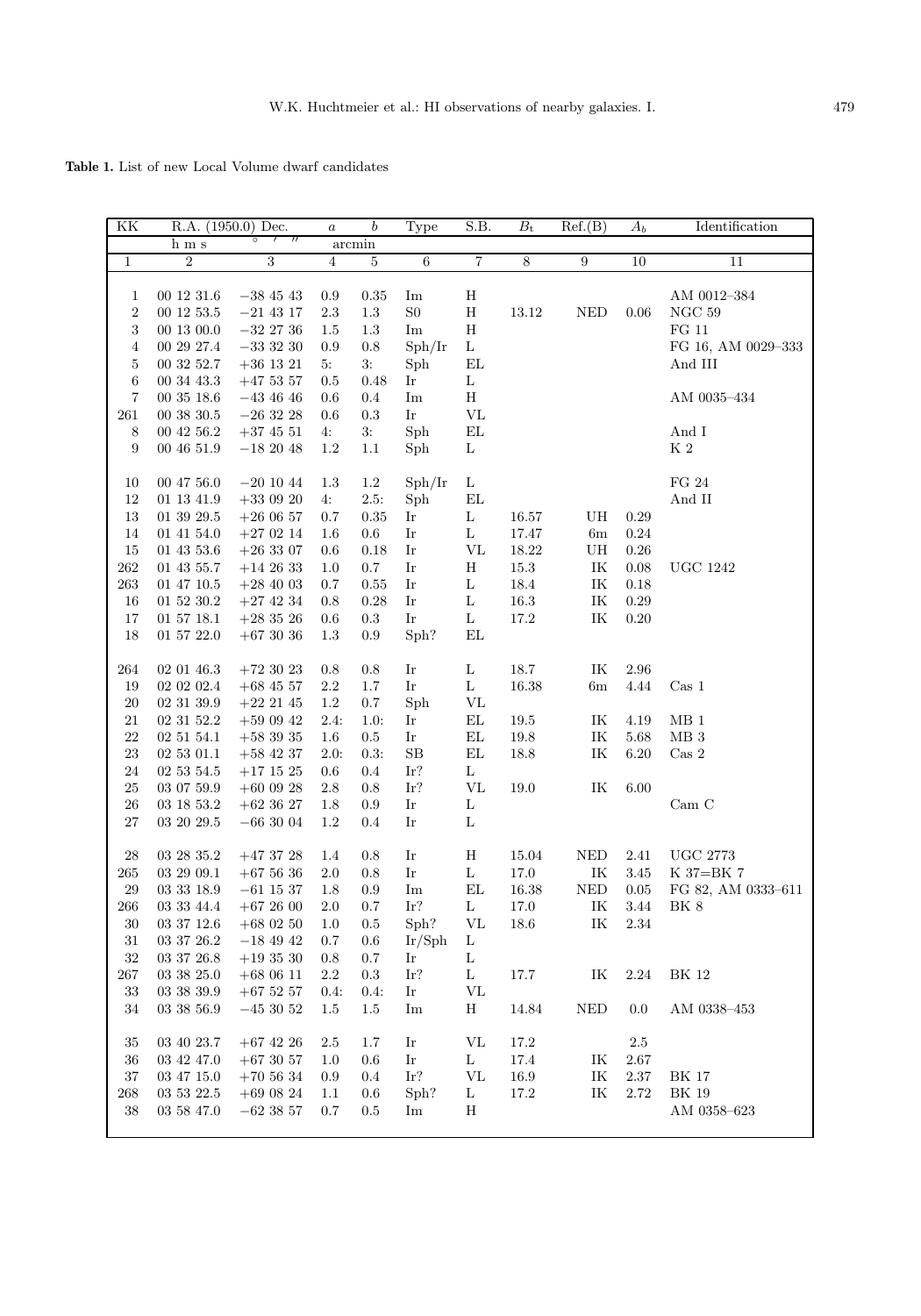| KK            |                | R.A. $(1950.0)$ Dec. | $\boldsymbol{a}$ | $\boldsymbol{b}$ | Type                                                                                                                       | S.B.                       | $B_{\rm t}$ | Ref.(B)                           | $A_b$      | Identification      |
|---------------|----------------|----------------------|------------------|------------------|----------------------------------------------------------------------------------------------------------------------------|----------------------------|-------------|-----------------------------------|------------|---------------------|
|               | h m s          | $\circ$              |                  | arcmin           |                                                                                                                            |                            |             |                                   |            |                     |
| $\mathbf{1}$  | $\overline{2}$ | $\overline{3}$       | $\overline{4}$   | $\overline{5}$   | $\sqrt{6}$                                                                                                                 | $\overline{7}$             | 8           | $\overline{9}$                    | 10         | 11                  |
|               |                |                      |                  |                  |                                                                                                                            |                            |             |                                   |            |                     |
| 269           | 03 59 34.8     | $+71\ 25\ 44$        | 1.2              | $0.5\,$          | Ir                                                                                                                         | $\rm{VL}$                  | 17.0        | IK                                | $1.17\,$   | <b>BK 21</b>        |
| 39            | $04\ 00\ 06.0$ | $+71\ 20\ 00$        | 1.1:             | 0.9:             | Ir?                                                                                                                        | $\mathop{\rm EL}$          | $18.5\,$    | IK                                | $1.12\,$   |                     |
| $40\,$        | 04 05 56.0     | $-55\ 27\ 21$        | $1.6\,$          | 1.0              | $\operatorname{Im}% \left\{ \mathcal{M}_{\mathrm{H}}\right\} =\operatorname{Im}% \left\{ \mathcal{M}_{\mathrm{H}}\right\}$ | $H_{\rm}$                  | 14.73       | $\rm{NED}$                        | $0.0\,$    | AM 0405-552         |
| 270           | 04 06 44.0     | $+70\ 38\ 33$        | $0.9\,$          | $0.4\,$          | Ir                                                                                                                         | $\mathbf L$                | $16.6\,$    | $\ensuremath{\mathit{IK}}\xspace$ | $1.17\,$   |                     |
|               |                |                      |                  |                  | Sph?                                                                                                                       | <b>VL</b>                  |             |                                   |            |                     |
| 41            | 04 19 26.7     | $+72\ 41\ 27$        | 3.7              | $2.1\,$          |                                                                                                                            |                            |             |                                   |            | Cam A               |
| $42\,$        | 04 39 44.4     | $+61$ 15 47          | $0.6\,$          | $0.6\,$          | Ir?                                                                                                                        | <b>VL</b>                  |             |                                   |            |                     |
| $43\,$        | $04\ 45\ 11.0$ | $-36\ 00\ 18$        | $2.2\,$          | $0.8\,$          | Im/Sm                                                                                                                      | H                          | 15.23       | $\ensuremath{\mathsf{NED}}$       | $0.0\,$    | AM 0445-360         |
| 271           | $04\ 46\ 40.8$ | $+67$ 04 29          | $0.6\,$          | $\rm 0.35$       | Sph?                                                                                                                       | L                          | 17.7        | $\ensuremath{\mathit{IK}}\xspace$ | $\rm 0.92$ |                     |
| $44\,$        | $04\ 48\ 03.3$ | $+67\ 01\ 02$        | $2.2\,$          | $1.1\,$          | $\mathop{\rm Ir}\nolimits$                                                                                                 | $\mathbf L$                | $16.71\,$   | ${\rm U}{\rm H}$                  | $\rm 0.93$ |                     |
| 45            | $05\ 21\ 35.2$ | $-34\ 37\ 13$        | 0.55             | $0.4\,$          | $\operatorname{Im}% \left\{ \mathcal{M}_{\mathrm{H}}\right\} =\operatorname{Im}% \left\{ \mathcal{M}_{\mathrm{H}}\right\}$ | $\, {\rm H}$               | $16.8\,$    | IK                                | $0.0\,$    | AM 0521-343         |
|               |                |                      |                  |                  |                                                                                                                            |                            |             |                                   |            |                     |
| $\sqrt{46}$   | 05 23 05.4     | $-870514$            | $1.4\,$          | $0.7\,$          | Im                                                                                                                         | $\mathbf L$                | 15.90       | $\rm{NED}$                        | $0.61\,$   | FG 154, AM 0522-870 |
| 47            | 05 27 49.0     | $-87\ 37\ 36$        | 1.0              | $0.45\,$         | Im                                                                                                                         | $\mathbf L$                |             |                                   |            | AM 0528-873         |
| $48\,$        | $05\ 28\ 26.3$ | $-24\ 54\ 44$        | 1.7:             | 0.3:             | Im/Sm                                                                                                                      | $\rm{VL}$                  | 16.17       | $\ensuremath{\mathsf{NED}}$       | $0.06\,$   | AM 0528-245         |
| 49            | $05\ 39\ 00.7$ | $+063928$            | $0.7\,$          | $0.5\,$          | Im?                                                                                                                        | $\rm H$                    | $16.1\,$    | IK                                | $2.85\,$   |                     |
| 50            | $05\ 47\ 25.5$ | $+02\ 52\ 10$        | $\rm 0.5$        | $0.4\,$          | Ir                                                                                                                         | $\rm{VL}$                  | 18.3        | $\ensuremath{\mathit{IK}}\xspace$ | $2.87\,$   |                     |
| 51            | 05 48 47.9     | $+02\ 53\ 48$        | 2.1              | $0.5\,$          | Ir                                                                                                                         | $\mathop{\rm EL}\nolimits$ |             |                                   |            |                     |
| $52\,$        | 06 02 18.4     | $-193703$            | 1.2              | $0.5\,$          | Ir                                                                                                                         | $\mathbf L$                | 17.06       | NED                               | 0.38       |                     |
| 53            | $06\ 12\ 51.5$ | $-513141$            | 1.1              | 0.6              | Im                                                                                                                         | L                          | $16.54\,$   | $\rm{NED}$                        | $0.15\,$   | AM 0612-513         |
| $54\,$        | 06 24 16.7     | $-26\ 14\ 06$        | $0.6\,$          | $\rm 0.3$        | $\mathop{\rm Ir}\nolimits$                                                                                                 | $\, {\rm H}$               | $15.6\,$    | $\ensuremath{\mathit{IK}}\xspace$ | $0.43\,$   | AM 0624-261         |
| $55\,$        | $06\ 37\ 55.8$ | $-40\ 40\ 24$        | $0.7\,$          | 0.45             | $\mathop{\rm Ir}\nolimits$                                                                                                 | $\rm{VL}$                  | $16.23\,$   | $\rm{NED}$                        | $0.33\,$   | AM 0637-404         |
|               |                |                      |                  |                  |                                                                                                                            |                            |             |                                   |            |                     |
| $56\,$        | 06 39 49.0     | $+36$ 41 03          | 1.3              | $0.4\,$          | Ir?                                                                                                                        | $\mathbf L$                | 17.9        | IK                                | $0.66\,$   |                     |
| 57            | 07 04 49.9     | $-21\ 57\ 29$        | 1.9              | 1.1              | Ir                                                                                                                         | $\mathbf L$                | $15.8\,$    | IK                                | $2.81\,$   |                     |
|               |                |                      |                  |                  | Ir                                                                                                                         |                            |             |                                   |            |                     |
| 58            | $07\ 07\ 56.2$ | $-51$ 23 08          | 1.4              | 1.1              |                                                                                                                            | $\mathbf L$                | $15.31\,$   | $\rm{NED}$                        | $0.25\,$   | FG 203              |
| $59\,$        | $07\ 17\ 41.2$ | $-57\ 19\ 06$        | $2.1\,$          | $1.6\,$          | Im/Sm                                                                                                                      | $\rm{VL}$                  | $16.1\,$    | $\ensuremath{\textup{IK}}\xspace$ | 0.43       | FG 206, AM 0717-571 |
| $60\,$        | $07\ 20\ 23.0$ | $+46\ 06\ 10$        | 1.1              | $0.4\,$          | Ir                                                                                                                         | $\mathbf L$                |             |                                   |            |                     |
| $61\,$        | 07 29 13.1     | $+66\ 59\ 40$        | 3:               | 2:               | Sph                                                                                                                        | ${\rm VL}$                 |             |                                   |            | <b>DDO 44</b>       |
| $62\,$        | $07\ 31\ 50.6$ | $+42\ 12\ 13$        | 0.6              | $\rm 0.4$        | Ir                                                                                                                         | L                          | 17.6        | IK                                | $0.21\,$   |                     |
| $64\,$        | $07\ 39\ 30.0$ | $+69\ 41\ 09$        | 0.6              | 0.2              | Ir                                                                                                                         | L                          | $16.6\,$    | IK                                | $0.12\,$   |                     |
| $65\,$        | $07\ 39\ 40.2$ | $+16\ 40\ 47$        | $0.9\,$          | $\rm 0.5$        | $\mathop{\rm Ir}\nolimits$                                                                                                 | $\, {\rm H}$               | $15.6\,$    | $\rm{NED}$                        | $0.09\,$   |                     |
| $66\,$        | $07\ 44\ 05.4$ | $+40\ 18\ 42$        | $0.7\,$          | $0.4\,$          | Ir                                                                                                                         | $\mathbf L$                | $17.0\,$    | $\ensuremath{\mathit{IK}}\xspace$ | $0.22\,$   |                     |
|               |                |                      |                  |                  |                                                                                                                            |                            |             |                                   |            |                     |
| 67            | $08\ 00\ 34.9$ | $+15\ 17\ 03$        | 1.0              | $0.5\,$          | Ir                                                                                                                         | $\mathbf L$                |             |                                   |            |                     |
| 68            | $08\ 27\ 17.0$ | $-84$ 58 57          | 1.1              | 1.0              | Ir?                                                                                                                        | $\, {\rm H}$               |             |                                   |            |                     |
| 69            | 08 49 44.1     | $+33\ 59\ 13$        | 2.4:             | 1.8:             | Sph?                                                                                                                       | $\mathop{\rm EL}\nolimits$ | 16.8        | IK                                | 0.07       |                     |
| 70            | $08\ 52\ 16.3$ | $+33$ 45 02          | 1.1              | 1.0              | Sph?                                                                                                                       | EL                         |             |                                   |            |                     |
| 71            | 09 06 56.7     | $-23\ 09\ 51$        | 0.45             | $\rm 0.35$       | Ir/Sph                                                                                                                     | L                          | 18.7        | IK                                | 0.73       | AM 0906-231         |
| $72\,$        | 09 09 28.5     | $-23\ 46\ 35$        | 0.6              | $0.5\,$          | Sph                                                                                                                        | $\mathbf L$                |             |                                   |            |                     |
| $73\,$        | 09 10 15.6     | $-24\ 02\ 05$        | 0.9              | $\rm 0.8$        | Sph                                                                                                                        | L                          |             |                                   |            |                     |
| 74            | 09 12 18.0     | $-23\ 20\ 55$        | 0.8              | 0.4              | Im                                                                                                                         | L                          |             |                                   |            | FG 247, AM 0912-232 |
| $75\,$        | 09 12 48.9     | $-25$ 40 30          | 0.9              | 0.6              | Ir                                                                                                                         | L                          | 18.0        | IK                                | 0.73       |                     |
| ${\bf U}5005$ |                |                      |                  |                  | S?                                                                                                                         |                            |             |                                   |            | ${\rm UGC}$ 5005    |
|               | 09 21 37.4     | $+22\ 29\ 20$        | 1.3              | 0.9              |                                                                                                                            | $\boldsymbol{\mathrm{H}}$  | 15.9        | IK                                | $0.10\,$   |                     |
|               |                |                      |                  |                  |                                                                                                                            |                            |             |                                   |            |                     |
| 76            | 09 38 23.6     | $-76\ 21\ 41$        | $2.1\,$          | $0.8\,$          | Ir                                                                                                                         | $\mathbf L$                |             |                                   |            |                     |
| 77            | $09\ 46\ 08.5$ | $+67$ 44 25          | $2.4\,$          | 1.8              | Sph                                                                                                                        | VL                         |             |                                   |            |                     |
| 78            | 09 47 23.6     | $+31$ 41 26          | 0.5              | 0.3              | Ir                                                                                                                         | Н                          | 17.6        | IK                                | 0.03       |                     |
| 79            | 09 50 03.5     | $+293246$            | 0.6              | 0.4              | BCD?                                                                                                                       | $\rm H$                    | 17.0        | IK                                | $\rm 0.02$ |                     |
| $80\,$        | 09 $50\ 45.0$  | $+29$ 40 57          | 1.1              | 0.6              | Ir                                                                                                                         | L                          |             |                                   |            |                     |
|               |                |                      |                  |                  |                                                                                                                            |                            |             |                                   |            |                     |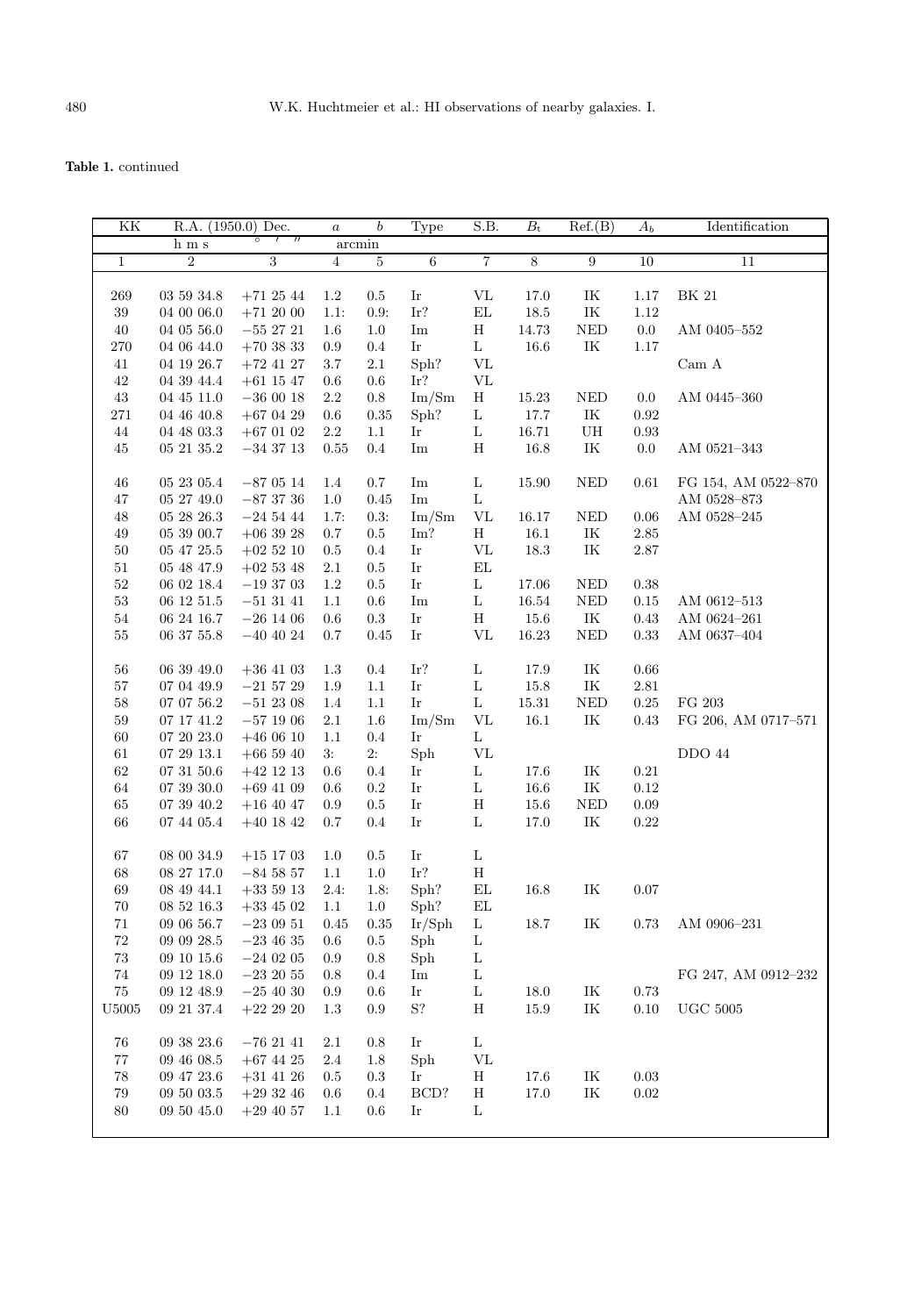| KK                |                | R.A. (1950.0) Dec.     | $\boldsymbol{a}$ | $\boldsymbol{b}$ | Type                 | S.B.              | $B_{\rm t}$    | Ref.(B)                           | $A_b$    | Identification      |
|-------------------|----------------|------------------------|------------------|------------------|----------------------|-------------------|----------------|-----------------------------------|----------|---------------------|
|                   | ${\rm h}$ m s  | O<br>$^{\prime\prime}$ |                  | $\rm arcmin$     |                      |                   |                |                                   |          |                     |
| $\mathbf{1}$      | $\sqrt{2}$     | $\overline{3}$         | $\overline{4}$   | $\bf 5$          | $\overline{6}$       | $\overline{7}$    | $\overline{8}$ | 9                                 | 10       | 11                  |
|                   |                |                        |                  |                  |                      |                   |                |                                   |          |                     |
| 81                | 09 53 00.8     | $+68$ 49 47            | 2.6              | 2.6              | Sph                  | $\rm{VL}$         |                |                                   |          | $\rm K$ 61          |
| 82                | 10 00 25.3     | $-05\ 57\ 55$          | 0.6              | 0.5              | Ir                   | $\mathbf L$       | 17.73          | <b>NED</b>                        | 0.05     |                     |
| 82                | 10 00 25.3     | $-05\,57\,55$          | $0.6\,$          | 0.5              | Ir                   | $\mathbf L$       | 17.73          | <b>NED</b>                        | 0.05     |                     |
| 83                | 10 01 18.0     | $+66$ 48 00            | 1.7              | 1.7              | Sph                  | $\rm{VL}$         |                |                                   |          | DDO 71, K 63        |
| 84                | 10 03 05.8     | $-073020$              | 1.9              | 1.3              | Sph                  | L                 |                |                                   |          | K 65                |
| $85\,$            | $10\ 03\ 09.0$ | $+68$ 04 19            | $2.0\,$          | $1.0\,$          | Sph                  | L                 |                |                                   |          | K 64, UGC 5442      |
| 86                | 10 05 22.0     | $+30$ 44 09            | 1.0              | 0.6              | Ir?                  | $\mathbf L$       |                |                                   |          | $MCG 5-24-18$       |
| $87\,$            | 10 12 37.6     | $-44$ 36 08            | 1.2              | 1.0              | Sm?                  | $\rm H$           |                |                                   |          | AM 1012-443         |
| $88\,$            | $10\ 13\ 57.4$ | $-39$ 44 23            | 0.9              | 0.5              | Ir                   | ${\rm VL}$        |                |                                   |          | AM 1013-394         |
| $89\,$            | 10 22 47.6     | $+67\ 54\ 32$          | 2.0              | $2.0\,$          | Sph                  | $\rm{VL}$         | 15.8           | <b>NED</b>                        | 0.06     | <b>DDO 78</b>       |
| 90                | 10 26 26.1     | $+23$ 01 57            | 1.0              | 0.15             | Ir/S                 | $\rm{VL}$         | 16.8           | $\ensuremath{\mathit{IK}}\xspace$ | 0.0      |                     |
|                   |                |                        |                  |                  |                      |                   |                |                                   |          |                     |
| 91                | 103100.0       | $+66$ 16 00            | 1.0              | $0.8\,$          | Sph                  | $\rm{VL}$         |                |                                   |          | ${\rm BK}$ 6N       |
| 92                | $10\ 33\ 30.1$ | $+27\ 47\ 52$          | $0.8\,$          | 0.7              | Ir                   | $\mathbf{L}$      | 16.9           | $\ensuremath{\textsc{IK}}\xspace$ | $0.04\,$ |                     |
| 93                | 10 43 45.8     | $+14$ 17 16            | 1.2              | $1.1\,$          | Ir                   | VL                |                |                                   |          |                     |
| 94                | 10 44 18.1     | $+13$ 15 48            | 1.2              | $0.6\,$          | Ir                   | VL                | 17.9           | IK                                | 0.04     |                     |
| 95                | $10\ 46\ 03.6$ | $+64$ 59 20            | 2.2:             | 1.7:             | Ir                   | ${\rm VL}$        |                |                                   |          | UGCA $220$          |
| 96                | 10 47 48.8     | $+12$ 37 34            | 1.2:             | 0.8:             | Sph                  | $\mathop{\rm EL}$ |                |                                   |          |                     |
| 97                | $10\ 55\ 35.3$ | $+20\ 22\ 35$          | 0.7              | $0.5\,$          | Ir                   | L                 |                |                                   |          |                     |
| 98                | 11 09 37.7     | $+170132$              | 0.9              | $0.4\,$          | Sph/Ir               | VL                | 17.4           | $\ensuremath{\mathit{IK}}\xspace$ | 0.0      | F 640-3             |
| $\boldsymbol{99}$ | $11\ 11\ 11.2$ | $-47$ 46 02            | 0.35             | 0.25             | Im                   | H                 |                |                                   |          | AM 1111-474         |
| 100               | $11\ 11\ 22.9$ | $+11$ 36 10            | 1.2              | $\rm 0.5$        | Ir                   | $\rm{VL}$         |                |                                   |          |                     |
|                   |                |                        |                  |                  |                      |                   |                |                                   |          |                     |
| 101               | 11 14 19.1     | $-32$ 22 39            | 0.7              | 0.4              | Sph?                 | L                 |                |                                   |          | AM 1114-322         |
| $102\,$           | 11 20 21.2     | $+19$ 44 58            | 0.6              | 0.4              | Ir?                  | L                 | 17.1           | IK                                | 0.0      | $\mathrm{F}$ 570–3  |
| 103               | 11 21 03.8     | $+19\ 31\ 52$          | 0.6              | 0.4              | Sph                  | ${\rm VL}$        |                |                                   |          |                     |
| 104               | $11\ 26\ 14.5$ | $+18\ 33\ 25$          | 1.1              | 0.7              | Ir?                  | $\rm{VL}$         | $17.1\,$       | IK                                | 0.0      | $F 571 - 10$        |
| $105\,$           | 11 26 40.7     | $+46$ 23 23            | $0.8\,$          | $0.5\,$          | Ir?                  | L                 | 16.6           | $\ensuremath{\mathit{IK}}\xspace$ | 0.0      |                     |
| 106               | $11\ 27\ 08.7$ | $+52\ 40\ 54$          | $0.8\,$          | 0.7              | Sph?                 | $\rm{VL}$         | 16.7           | IK                                | 0.0      | K 78                |
| 107               | $11\ 31\ 40.1$ | $+172614$              | 0.7              | 0.4              | Ir                   | $\mathbf L$       |                |                                   |          |                     |
| 108               | $11\ 37\ 23.0$ | $+46$ 45 29            | 0.7              | 0.6              | Sph?                 | VL                | 17.7           | IK                                | 0.01     |                     |
| 109               | 11 44 33.5     | $+43\,56\,59$          | 0.6              | 0.4              | Ir?                  | L                 | $17.5\,$       | $\ensuremath{\mathit{IK}}\xspace$ | $0.0\,$  |                     |
| 110               | $11\ 46\ 01.0$ | $+56$ 11 44            | 0.6              | 0.6              | Ir?                  | L                 |                |                                   |          |                     |
|                   |                |                        |                  |                  |                      |                   |                |                                   |          |                     |
| 111               | 11 51 27.3     | $+16\;59\;55$          | 0.6              | 0.45             | Ir?                  | L                 | 17.0           | IK                                | 0.14     |                     |
| 113               | 11 52 17.9     | $+47$ 04 59            | $0.5\,$          | $0.3\,$          | $\operatorname{Ir?}$ | VL                |                |                                   |          |                     |
| 114               | $11\ 53\ 55.1$ | $-36$ 27 39            | $0.5\,$          | 0.35             | Im                   | $H_{\parallel}$   |                |                                   |          |                     |
| 115               | 11 55 37.1     | $+490934$              | 0.7              | 0.55             | Im                   | Η                 | 16.2           | ΙK                                | 0.05     | MCG 8-22-48         |
| 116               | 11 56 18.5     | $+460045$              | 1.3              | $0.7\,$          | Ir                   | L                 | $15.8\,$       | IK                                | 0.0      | UGCA $259$          |
| $117\,$           | 11 57 24.6     | $+44$ 59 50            | 0.6              | $0.6\,$          | Ir?                  | L                 | 17.1           | IK                                | 0.0      |                     |
| 118               | 11 58 42.9     | $+54$ 03 01            | 0.6              | 0.15             | Ir                   | VL                |                |                                   |          |                     |
| 119               | $11\ 59\ 13.5$ | $+28\ 38\ 26$          | 0.8              | $0.7\,$          | Ir                   | $\mathbf L$       | 17.0           | $\ensuremath{\mathit{IK}}\xspace$ | 0.0      |                     |
| 120               | 12 00 56.2     | $-25$ 11 35            | $2.5\,$          | $1.9\,$          | Im/Sm                | L                 | 16.8           | IK                                | 0.43     | FG 320; AM 1200-251 |
| 121               | 12 02 52.3     | $+435913$              | 1.1              | 0.6              | Ir                   | VL                |                |                                   |          |                     |
|                   |                |                        |                  |                  |                      |                   |                |                                   |          |                     |
| 122               | 12 04 04.8     | $+550238$              | 1.0              | 0.25             | Ir                   | L                 | 16.4           | IK                                | 0.0      |                     |
| $123\,$           | 12 04 20.5     | $+173701$              | 0.9              | $0.2\,$          | Ir                   | L                 |                |                                   |          |                     |
| 124               | 12 06 16.1     | $+52\ 50\ 29$          | 0.5              | 0.3              | Ir?                  | EL                |                |                                   |          |                     |
| $125\,$           | 12 10 16.9     | $+69$ 12 20            | 0.7              | 0.6              | Sph?                 | VL                |                |                                   |          |                     |
| 126               | 12 10 47.5     | $+28$ 41 44            | 0.6              | 0.3              | Ir                   | L                 | 16.7           | IK                                | 0.02     |                     |
|                   |                |                        |                  |                  |                      |                   |                |                                   |          |                     |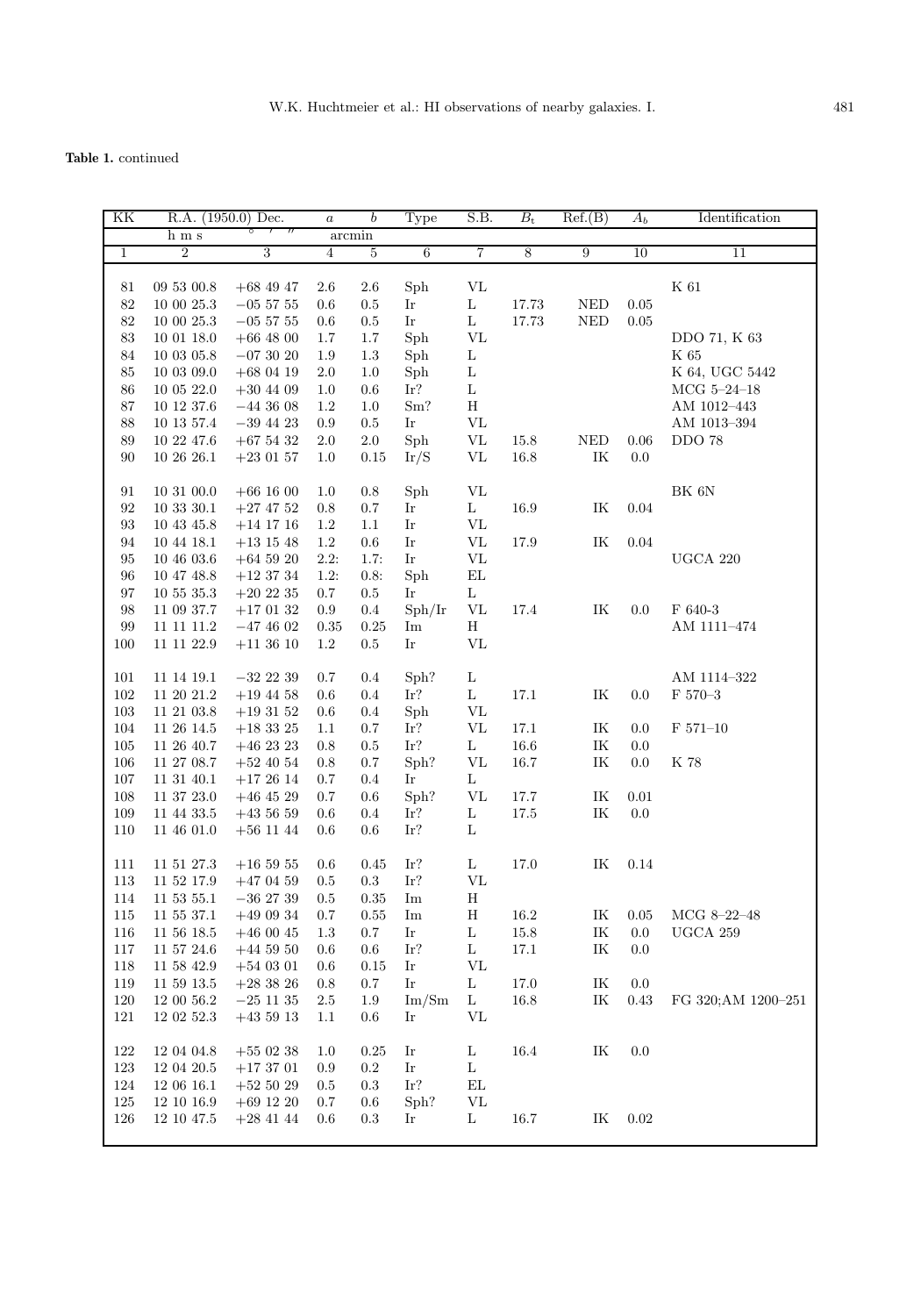| KK            | R.A. (1950.0) Dec. |                                                | $\boldsymbol{a}$ | $\boldsymbol{b}$ | Type                                                                                                                         | S.B.                            | $\overline{B_{t}}$ | Ref.(B)                           | $A_b$    | Identification        |
|---------------|--------------------|------------------------------------------------|------------------|------------------|------------------------------------------------------------------------------------------------------------------------------|---------------------------------|--------------------|-----------------------------------|----------|-----------------------|
|               | ${\bf h}$ m s      | $\overline{1}$<br>$^{\prime\prime}$<br>$\circ$ |                  | arcmin           |                                                                                                                              |                                 |                    |                                   |          |                       |
| $\mathbf{1}$  | $\overline{2}$     | $\overline{3}$                                 | $\sqrt{4}$       | $\overline{5}$   | $\overline{6}$                                                                                                               | 7                               | $\overline{8}$     | $\overline{9}$                    | 10       | $\overline{11}$       |
|               |                    |                                                |                  |                  |                                                                                                                              |                                 |                    |                                   |          |                       |
| $127\,$       | $12\ 10\ 51.5$     | $+30\ 12\ 00$                                  | 0.9              | 0.25             | $\mathop{\rm Ir}\nolimits$                                                                                                   | $\rm H$                         | 16.22              | UH                                | 0.04     |                       |
| $128\,$       | $12\ 11\ 17.1$     | $+05$ 37 54                                    | $0.6\,$          | $0.4\,$          | $\mathop{\rm Ir}\nolimits$                                                                                                   | $\rm L$                         | $17.0\,$           | IK                                | $0.0\,$  | ${\rm GR}$ 5          |
| 129           | 12 11 38.9         | $+16$ 14 35                                    | 1.1              | 1.1              | Sph                                                                                                                          | $\rm{VL}$                       |                    |                                   |          | K 88, VCC 108         |
| ${\bf U7298}$ | $12\ 14\ 02.2$     | $+52\ 30\ 29$                                  | 1.1              | 0.6              | $\mathop{\rm Ir}\nolimits$                                                                                                   | L                               | $15.95\,$          | 6m                                | 0.04     | $UGC$ 7298            |
| $130\,$       | $12\ 15\ 17.6$     | $+28\ 45\ 09$                                  | $0.6\,$          | $\rm 0.3$        | Ir                                                                                                                           | $\mathbf L$                     |                    |                                   |          | $\rm K$ 95            |
| 131           | 12 15 58.1         | $+285531$                                      | 0.6              | $\rm 0.5$        | Sph/Ir                                                                                                                       | $\rm{VL}$                       |                    |                                   |          | $\rm K$ 98            |
| $132\,$       | $12\ 16\ 38.5$     | $+48\ 00\ 25$                                  | 0.6              | $\rm 0.5$        | Sph/Ir                                                                                                                       | $\rm{VL}$                       |                    |                                   |          |                       |
| $133\,$       | 12 17 04.1         | $+43\ 39\ 50$                                  | 0.4              | $\rm 0.3$        | Ir                                                                                                                           | Г                               |                    |                                   |          |                       |
| $134\,$       | $12\ 17\ 05.3$     | $+47\ 43\ 54$                                  | 0.3              | $\rm 0.3$        | Sph?                                                                                                                         | L                               |                    |                                   |          |                       |
| $135\,$       | 12 17 09.5         | $+58\ 19\ 18$                                  | $0.8\,$          | 0.4              | Ir                                                                                                                           | $\rm{VL}$                       |                    |                                   |          |                       |
|               |                    |                                                |                  |                  |                                                                                                                              |                                 |                    |                                   |          |                       |
| 136           | 12 18 13.5         | $+47$ 16 43                                    | 0.5              | $0.5\,$          | Sph?                                                                                                                         | $\mathbf L$                     |                    |                                   |          |                       |
| $137\,$       | $12\ 19\ 13.0$     | $+38\ 15\ 06$                                  | $0.9\,$          | 0.5              | Ir                                                                                                                           | $\rm{VL}$                       | $16.08\,$          | UH                                | 0.0      | K 105                 |
| $138\,$       | 12 19 27.0         | $+283109$                                      | 0.9              | $\rm 0.5$        | Sph/Ir                                                                                                                       | $\ensuremath{\text{VL}}\xspace$ | $17.8\,$           | $\ensuremath{\textsc{IK}}\xspace$ | 0.08     |                       |
| $139\,$       | $12\ 19\ 37.9$     | $+40\ 01\ 23$                                  | 0.9              | 0.4              | Ir                                                                                                                           | L                               | 16.7               | IK                                | 0.0      |                       |
| $140\,$       | 12 20 15.7         | $+08$ 11 27                                    | $0.6\,$          | $\rm 0.5$        | $\mathop{\rm Ir}\nolimits$                                                                                                   | L                               | $15.8\,$           | $\rm NED$                         | 0.0      | <b>VCC 584</b>        |
| $141\,$       | $12\ 20\ 23.2$     | $+340623$                                      | $0.4\,$          | $\rm 0.3$        | $\mathop{\rm Ir}\nolimits$                                                                                                   | $\mathbf L$                     | $17.5\,$           | IK                                | 0.0      |                       |
| 142           | 12 21 48.5         | $-420057$                                      | 1.0              | $0.5\,$          | Ir?                                                                                                                          | L                               |                    |                                   |          | AM 1221-420           |
| 143           | $12\ 22\ 34.0$     | $+612020$                                      | 1.0              | 0.7              | Ir                                                                                                                           | $\mathbf L$                     | 16.59              | UH                                | 0.0      | $MCG$ 10-18-44        |
| 144           | $12\ 22\ 58.6$     | $+28\ 45\ 33$                                  | 1.5              | $\rm 0.5$        | $\mathop{\rm Ir}\nolimits$                                                                                                   | L                               | $16.5\,$           | IK                                | 0.09     |                       |
| 145           |                    |                                                |                  |                  | $\mathop{\rm Ir}\nolimits$                                                                                                   | L                               | $16.61\,$          | ${\rm U}{\rm H}$                  | $0.01\,$ |                       |
|               | $12\ 24\ 18.6$     | $+62\ 39\ 23$                                  | 1.1              | 0.7              |                                                                                                                              |                                 |                    |                                   |          | ${\rm UGC}$ 7544      |
|               |                    |                                                |                  |                  |                                                                                                                              |                                 |                    |                                   |          | <b>DDO 124</b>        |
| 146           | 12 24 19.1         | $+132715$                                      | 1.0              | 0.35             | Sm                                                                                                                           | $\mathbf L$                     |                    |                                   |          |                       |
| 147           | $12\ 25\ 20.3$     | $-37\ 03\ 12$                                  | 2.0              | $0.25\,$         | Im/Sm?                                                                                                                       | $\rm H$                         | $15.59\,$          | $\ensuremath{\mathsf{NED}}$       | 0.20     | AM 1225-370           |
| 148           | $12\ 25\ 32.4$     | $+22\;51\;57$                                  | 0.8              | $0.4\,$          | Ir                                                                                                                           | $\rm H$                         | 16.2               | $\ensuremath{\mathit{IK}}\xspace$ | 0.07     | $_{\mathrm UGC}$ 7584 |
| 149           | 12 26 25.8         | $+42\ 27\ 20$                                  | 0.8              | 0.45             | $\mathop{\rm Ir}\nolimits$                                                                                                   | L                               | 15.01              | $\rm{NED}$                        | 0.0      | $MCG 7-26-11$         |
| $150\,$       | $12\ 27\ 28.2$     | $+08\ 12\ 24$                                  | 1.1              | $0.7\,$          | $\operatorname{Im}% \left\{ \mathcal{H}_{\mathcal{M}}\right\} =\operatorname{Im}% \left\{ \mathcal{H}_{\mathcal{M}}\right\}$ | L                               |                    |                                   |          | ${\rm UGC}$ 7636      |
| 151           | 12 27 57.5         | $+43\ 10\ 38$                                  | 1.2              | $0.5\,$          | Ir?                                                                                                                          | L                               | $15.8\,$           | IK                                | 0.0      | $MCG 7-26-12$         |
| <b>VPC873</b> | 12 30 02.9         | $+14\ 51\ 23$                                  | $\rm 0.2$        | $\rm 0.2$        | Ir                                                                                                                           | $\, {\rm H}$                    |                    |                                   |          |                       |
| $152\,$       | $12\ 30\ 58.4$     | $+33\ 37\ 42$                                  | $1.2\,$          | $0.4\,$          | Ir                                                                                                                           | $\rm H$                         | $16.5\,$           | $\ensuremath{\mathit{IK}}\xspace$ | 0.03     | MCG 06-28-9           |
| N4523         | $12\ 31\ 16.9$     | $+152639$                                      | $2.3\,$          | $2.0\,$          | SBd?                                                                                                                         | $\, {\rm H}$                    | 14.42              | $\ensuremath{\mathsf{NED}}$       | $0.0\,$  | NGC $4523\,$          |
| $\;$ I3517    | 12 31 58.8         | $+09\ 25\ 52$                                  | 1.0              | 0.6              | Ir                                                                                                                           | $\rm H$                         | $15.38\,$          | <b>NED</b>                        | $0.0\,$  | $\rm IC3517$          |
|               |                    |                                                |                  |                  |                                                                                                                              |                                 |                    |                                   |          |                       |
| $\;$ I3521    | $12\ 32\ 07.1$     | $+072612$                                      | 1.2              | 0.6              | BCD                                                                                                                          | $\rm H$                         | 13.98              | $\ensuremath{\mathsf{NED}}$       | 0.0      | IC3521                |
| $153\,$       | 12 32 44.4         | $+58\ 39\ 45$                                  | 0.5              | 0.3              | $\mathop{\rm Ir}\nolimits$                                                                                                   | $\mathbf L$                     |                    |                                   |          | $\rm K$ 162           |
| 154           | 12 34 56.4         | $+39$ 01 12                                    | $0.7\,$          | $0.4\,$          | $\mathop{\rm Ir}\nolimits$                                                                                                   | $\rm H$                         | 15.74              | 6m                                | 0.0      | Arp 211               |
| 155           | 12 35 13.0         | $+072242$                                      | 1.2              | 1.0              | Ir                                                                                                                           | L                               |                    |                                   |          | <b>UGC 7795</b>       |
| 156           | 12 38 09.0         | $+473821$                                      | $0.5\,$          | $\rm 0.2$        | Ir                                                                                                                           | L                               |                    |                                   |          |                       |
| $157\,$       | $12\ 38\ 31.3$     | $-40\ 53\ 03$                                  | 1.7              | 0.4              | Ir                                                                                                                           | $\rm{VL}$                       |                    |                                   |          | AM 1238-405           |
| 158           | 12 39 06.9         | $+40\ 05\ 13$                                  | 1.1              | 0.7              | Ir                                                                                                                           | $\mathbf L$                     | 16.7               | IK                                | 0.0      |                       |
| 159           | 12 40 48.0         | $+35$ 41 16                                    | 0.7              | 0.5              | Ir?                                                                                                                          | L                               | 17.4               | IK                                | 0.0      |                       |
| 160           | 12 41 35.8         | $+43\;56\;15$                                  | 0.8              | 0.6              | Ir                                                                                                                           | L                               | 17.0               | $\ensuremath{\textup{IK}}\xspace$ | 0.0      |                       |
| 161           | $12\ 42\ 10.0$     | $+71\ 03\ 52$                                  | 1.1              | 0.7              | Ir?                                                                                                                          | L                               | $16.6\,$           | IK                                | 0.0      | K 195                 |
| 162           | 12 42 57.3         | $+183425$                                      | 0.9              | 0.7              | Ir?                                                                                                                          | EL                              |                    |                                   |          |                       |
| 163           | $12\ 43\ 37.6$     | $+62$ 14 21                                    | 0.9              | 0.4              | Ir?                                                                                                                          | $\rm{VL}$                       |                    |                                   |          |                       |
| 164           | 12 45 26.9         | $+04$ 42 24                                    | $1.1\,$          | 0.6              | Ir                                                                                                                           | Η                               | 15.5               | IK                                | 0.01     |                       |
| 165           | 12 46 27.6         | $+32$ 14 33                                    | 0.7              | 0.7              | Ir?                                                                                                                          | L                               |                    |                                   |          |                       |
| 166           | 12 46 49.5         | $+35\;53\;05$                                  | 1.7              | 1.0              | Sph                                                                                                                          | L                               |                    |                                   |          |                       |
|               |                    |                                                |                  |                  |                                                                                                                              |                                 |                    |                                   |          |                       |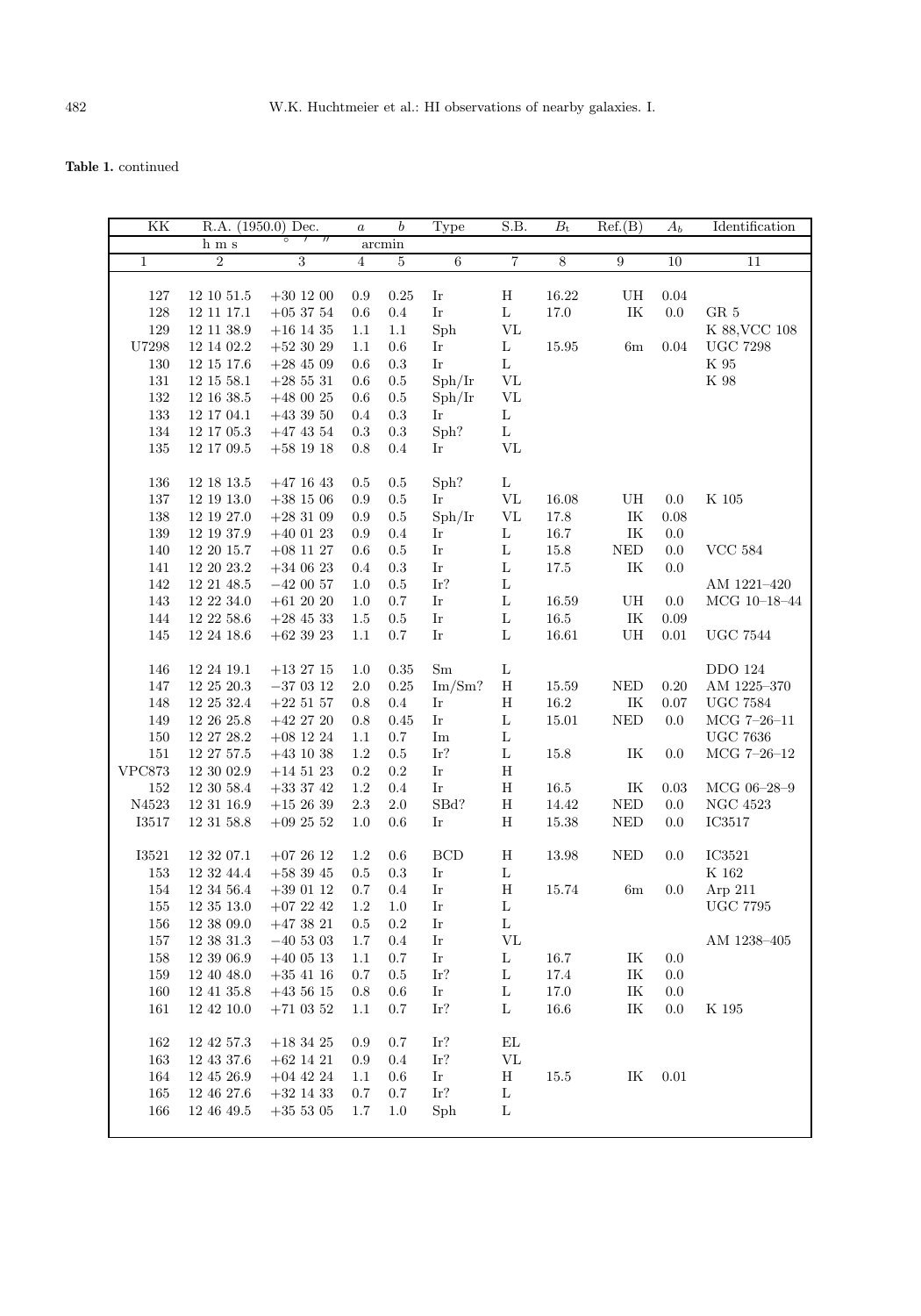| $\overline{\text{KK}}$ |                   | R.A. (1950.0) Dec.                | $\boldsymbol{a}$ | $\boldsymbol{b}$ | Type                       | S.B.              | $B_{\rm t}$    | Ref.(B)                           | $A_b$    | Identification        |
|------------------------|-------------------|-----------------------------------|------------------|------------------|----------------------------|-------------------|----------------|-----------------------------------|----------|-----------------------|
|                        | $h \, \text{m s}$ | 7<br>$^{\prime\prime}$<br>$\circ$ |                  | arcmin           |                            |                   |                |                                   |          |                       |
| $\mathbf{1}$           | $\overline{2}$    | 3                                 | $\overline{4}$   | $\bf 5$          | $6\overline{6}$            | 7                 | $\overline{8}$ | 9                                 | 10       | 11                    |
|                        |                   |                                   |                  |                  |                            |                   |                |                                   |          |                       |
| 167                    | 12 49 17.8        | $+26\ 22\ 56$                     | 0.8              | 0.5              | Ir?                        | L                 | 16.7           | IK                                | 0.02     |                       |
| 168                    | 12 50 37.8        | $+03$ 42 44                       | $0.5\,$          | 0.4              | Ir?                        | $\rm{VL}$         | $17.3\,$       | $\ensuremath{\textup{IK}}\xspace$ | $0.0\,$  |                       |
| 169                    | 12 50 41.3        | $+12$ 54 24                       | 0.8              | 0.6              | Ir                         | L                 | $17.1\,$       | IK                                | 0.05     |                       |
| 170                    | $12\ 52\ 11.5$    | $-28\ 04\ 12$                     | 0.8              | 0.6              | Im                         | $\mathbf L$       | 17.01          | $\rm{NED}$                        | 0.30     | AM 1252-280           |
| 171                    | $12\ 53\ 03.1$    | $+33\ 15\ 22$                     | 0.7              | 0.6              | Ir?                        | $\mathbf L$       |                |                                   |          |                       |
| 172                    | 12 54 14.0        | $+12\ 12\ 10$                     | 1.3              | 1.0              | Ir                         | $\mathbf L$       | 16.3           | IK                                | 0.07     | <b>UGC 8061</b>       |
| 173                    | 12 56 07.5        | $+18\ 04\ 58$                     | 0.7              | 0.45             | Ir                         | $\mathbf L$       | 17.2           |                                   | 0.11     |                       |
| U8091                  | $12\ 56\ 10.5$    | $+14\ 29\ 17$                     | 1.6              | $0.9\,$          | Ir                         | H                 | 14.68          | <b>NED</b>                        | 0.04     | <b>UGC 8091</b>       |
| 174                    | 12 56 29.7        | $-492108$                         | $2.2\,$          | 1.6              | Ir                         | L                 | 16.52          | <b>NED</b>                        | 0.89     | FG 363                |
| 175                    | 12 56 38.7        | $+35\ 45\ 03$                     | $0.6\,$          | 0.4              | $\operatorname{Ir?}$       | $\mathbf L$       | 17.1           | IK                                | $0.01\,$ |                       |
|                        |                   |                                   |                  |                  |                            |                   |                |                                   |          |                       |
| 176                    | 12 57 17.1        | $-190826$                         | 1.7              | 0.7              | Sph/Ir                     | VL                | 17.5           | IK                                | 0.17     |                       |
| 177                    | $13\ 00\ 15.2$    | $+22\ 16\ 02$                     | $0.8\,$          | $0.7\,$          | Sph?                       | $\rm{VL}$         |                |                                   |          | F 575-1               |
| 178                    | 13 00 32.8        | $+262046$                         | 0.8              | $0.3\,$          | Ir                         | L                 |                |                                   |          | $F 508-1$             |
| 180                    | 13 02 02.1        | $+180137$                         | 1.4              | $0.7\,$          | Sph/Ir                     | <b>VL</b>         |                |                                   |          | F 575-4               |
| 181                    | 13 02 09.2        | $+270231$                         | $0.7\,$          | $0.6\,$          | Ir                         | $\mathbf L$       | $17.25\,$      | <b>NED</b>                        | 0.0      | $F 508-v1$            |
| 182                    | 13 02 12.8        | $-39$ 48 54                       | 1.0              | 0.55             | $\mathop{\rm Ir}\nolimits$ | $\mathbf L$       | 16.33          | <b>NED</b>                        | 0.37     |                       |
| $\bf 272$              | 13 03 33.1        | $-493338$                         | $1.6\,$          | $0.6\,$          | Ir                         | L                 |                |                                   |          | ESO 219-G027          |
| 183                    | 13 04 14.8        | $+18\ 16\ 08$                     | 0.6              | 0.45             | Sph?                       | L                 | 17.9           |                                   | 0.07     |                       |
| 185                    | 13 06 36.8        | $+33$ 28 07                       | 0.6              | $\rm 0.5$        | Ir                         | L                 |                |                                   |          |                       |
| 186                    | 13 07 03.5        |                                   | 0.7              | 0.3              | Im                         | $\mathbf H$       |                |                                   |          | AM 1307-231           |
|                        |                   | $-23$ 16 35                       |                  |                  |                            |                   |                |                                   |          |                       |
| 187                    | 13 07 23.3        | $-26$ 19 43                       | 1.0              | $0.8\,$          | Im                         | Η                 | 17.3           | IK                                | 0.31     |                       |
|                        |                   |                                   |                  |                  | Ir                         |                   |                |                                   |          | AM 1307-263           |
| 188                    | 13 08 47.7        | $+37\ 26\ 39$                     | 0.9              | 0.6              | Sph?                       | L                 |                |                                   |          |                       |
| 191                    | 13 11 24.8        | $+42$ 18 31                       | 0.8              | 0.7              |                            | EL                | 18.2           | IK                                | 0.0      |                       |
| 192                    | 13 12 02.7        | $+36\ 50\ 08$                     | $0.7\,$          | $0.5\,$          | Sph?                       | L                 | 16.7           | IK                                | 0.0      |                       |
| 193                    | $13\ 13\ 16.4$    | $+41$ 45 55                       | 0.6              | 0.6:             | Ir/Sph                     | EL                |                |                                   |          |                       |
| 194                    | 13 15 07.3        | $+44$ 39 $44$                     | 0.6:             | 0.4:             | Ir?                        | VL                |                |                                   |          |                       |
| 195                    | 13 18 20.5        | $-31$ 16 05                       | $1.3\,$          | 0.6              | Ir                         | ${\rm VL}$        | 17.4           | $\ensuremath{\textup{IK}}\xspace$ | 0.23     |                       |
| 196                    | $13\ 18\ 49.9$    | $-44$ 48 05                       | 0.6              | 0.4              | Ir?                        | $\mathbf L$       |                |                                   |          | AM 1318-444           |
| 198                    | 13 20 07.0        | $-33$ 18 23                       | 0.6              | $0.5\,$          | Sph?                       | Г                 |                |                                   |          |                       |
| 199                    | 13 20 31.4        | $-28,56,34$                       | $0.4\,$          | 0.35             | Ir                         | EL                |                |                                   |          |                       |
|                        |                   |                                   |                  |                  |                            |                   |                |                                   |          |                       |
| 200                    | 13 21 48.1        | $-30$ 42 43                       | 1.3              | 0.8              | Im                         | Η                 | 16.67          | <b>NED</b>                        | 0.19     | K 15, AM 1321-304     |
| 201                    | 13 22 20.0        | $-372150$                         | 1.3              | $0.7\,$          | Ir/Sph                     | VL                |                |                                   |          | AM 1321-372           |
| $202\,$                | 13 22 37.7        | $-29\ 00\ 39$                     | $0.6\,$          | $0.45\,$         | Ir                         | $\mathbf L$       |                |                                   |          |                       |
| 204                    | 13 25 28.7        | $-37,54,37$                       | $1.6\,$          | 1.1              | Ir?                        | L                 | 14.97          | <b>NED</b>                        | $0.24\,$ | FG 393, AM 1325-375   |
| 205                    | 13 26 46.8        | $+67\ 53\ 28$                     | 1.2              | 0.5              | Ir                         | L                 |                |                                   |          | $_{\mathrm UGC}$ 8509 |
| 206                    | 13 31 18.6        | $+49\ 21\ 30$                     | 1.0              | $0.6\,$          | $\mathop{\rm Ir}\nolimits$ | H                 | 14.6           | $_{\mathrm{PGC}}$                 |          | $MCG 8-25-18$         |
| 207                    | $13\ 31\ 31.6$    | $+56$ 45 26                       | 0.6              | $0.4\,$          | Ir?                        | ${\rm VL}$        |                |                                   |          |                       |
| 208                    | $13\ 33\ 46.5$    | $-29\ 19\ 00$                     | 6::              | 2.5:             | Ir                         | $\mathop{\rm EL}$ | 14.3           |                                   |          |                       |
| 209                    | 13 35 52.8        | $+49\ 22\ 26$                     | $0.4\,$          | 0.25             | Ir                         | $\mathbf{L}$      |                |                                   |          |                       |
| 210                    | 13 37 31.2        | $-31$ 26 47                       | 1.4              | $0.6\,$          | Im?                        | L                 | $16.57\,$      | $\ensuremath{\mathsf{NED}}$       | 0.11     | FG 403                |
|                        |                   |                                   |                  |                  |                            |                   |                |                                   |          |                       |
| 212                    | 13 39 12.6        | $+433231$                         | 0.8              | 0.6              | Ir?                        | $\mathbf L$       | $15.9\,$       | IK                                | 0.0      | MCG 07-28-51          |
| 215                    | 13 40 45.2        | $-453922$                         | $0.5\,$          | 0.5              | Im                         | L                 |                |                                   |          | AM 1340-453           |
| $216\,$                | 13 41 24.2        | $+43$ 42 43                       | $1.1\,$          | 0.5              | Ir                         | Η                 | 14.8           | $\rm NED$                         | 0.0      | <b>UGC 8688</b>       |
| 218                    | 13 43 48.7        | $-29$ 43 47                       | 1.7              | 0.7              | Sph?                       | VL                |                |                                   |          |                       |
| 219                    | $13\ 45\ 21.9$    | $+39\ 37\ 26$                     | 0.7              | $0.4\,$          | Ir?                        | L                 | 17.3           |                                   |          |                       |
|                        |                   |                                   |                  |                  |                            |                   |                |                                   |          |                       |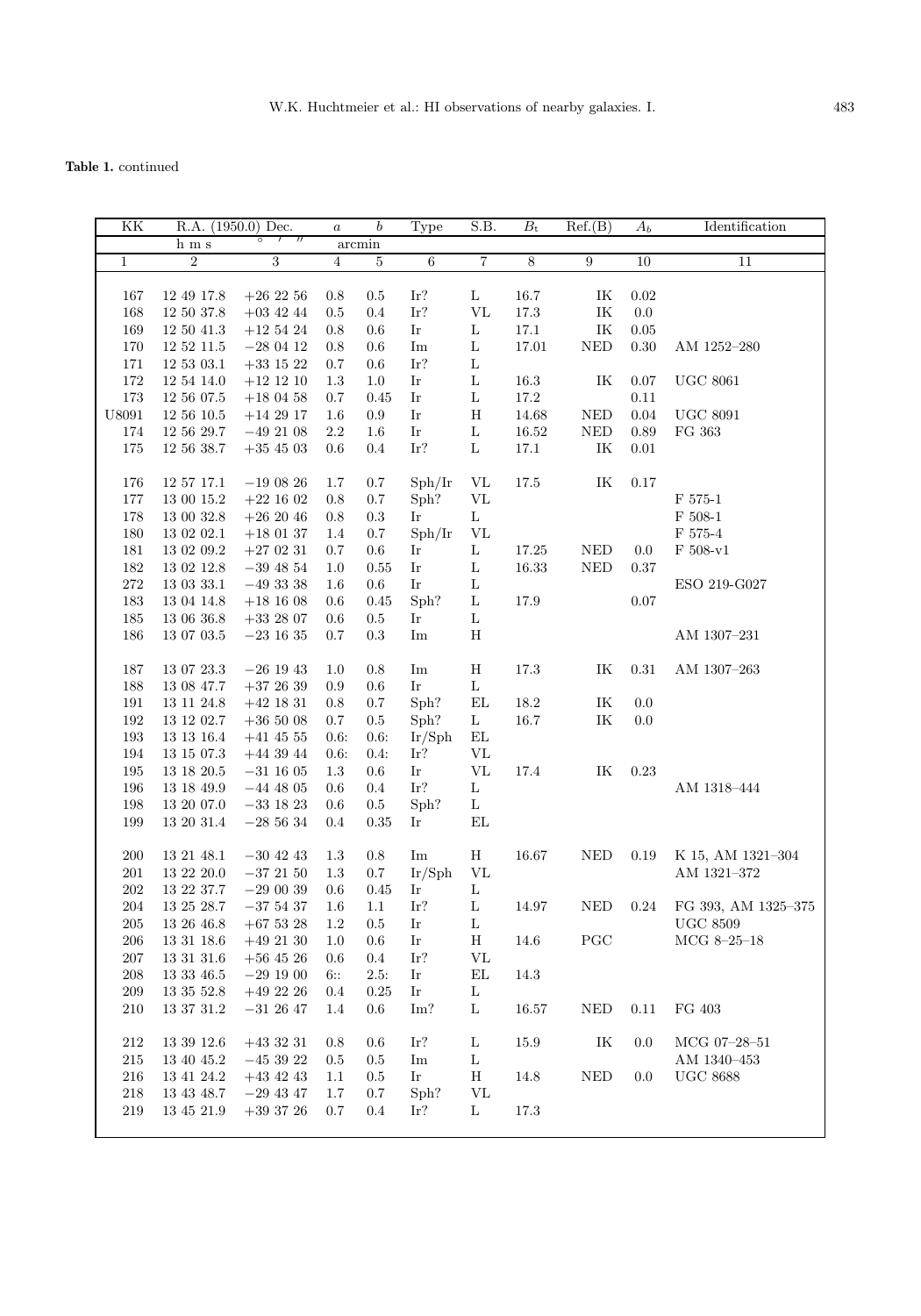| ΚK           | R.A. (1950.0) Dec. |                | $\alpha$       | $\boldsymbol{b}$ | Type                       | S.B.              | $B_{t}$        | Ref.(B)                           | $A_b$           | Identification            |
|--------------|--------------------|----------------|----------------|------------------|----------------------------|-------------------|----------------|-----------------------------------|-----------------|---------------------------|
|              | h m s              | $\circ$        |                | arcmin           |                            |                   |                |                                   |                 |                           |
| $\mathbf{1}$ | $\boldsymbol{2}$   | $\overline{3}$ | $\overline{4}$ | $\bf 5$          | $\,6$                      | $\overline{7}$    | $\overline{8}$ | $\boldsymbol{9}$                  | $\overline{10}$ | 11                        |
|              |                    |                |                |                  |                            |                   |                |                                   |                 |                           |
| 220          | 13 45 22.2         | $+33\ 27\ 25$  | 0.8:           | 0.7:             | Ir                         | L                 | 16.5           | ΙK                                | $0.0\,$         |                           |
| $223\,$      | 13 46 07.8         | $+40\ 48\ 08$  | $0.4\,$        | $\rm 0.3$        | Ir?                        | L                 | $17.4\,$       | $\ensuremath{\text{IK}}\xspace$   | $0.0\,$         |                           |
| 224          | 13 46 52.8         | $+43\ 50\ 54$  | $1.0\,$        | $0.4\,$          | $\mathop{\rm Ir}\nolimits$ | $\mathbf L$       | 16.9           | $\ensuremath{\textsc{IK}}\xspace$ | $0.0\,$         |                           |
| 225          | $13\ 52\ 51.5$     | $+37\ 55\ 42$  | 0.45           | $\rm 0.3$        | $\mathop{\rm Ir}\nolimits$ | $\mathbf L$       |                |                                   |                 |                           |
| 226          | $13\ 53\ 01.2$     | $-45\ 24\ 47$  | 1.1            | $0.7\,$          | Ir                         | L                 |                |                                   |                 |                           |
| 227          | 13 54 03.7         | $+403250$      | $0.7\,$        | 0.45             | $\mathop{\rm Ir}\nolimits$ | $\mathbf L$       |                |                                   |                 |                           |
| 228          | $13\ 57\ 21.1$     | $+52$ 36 16    | 0.9            | $0.8\,$          | Ir?                        | $\mathbf L$       | $16.6\,$       | $\ensuremath{\text{IK}}\xspace$   | $0.0\,$         | $_{\mathrm{UGC}}$ 8914    |
| 229          | $13\ 59\ 54.3$     | $-46\ 51\ 45$  | 0.8            | $0.6\,$          | $\mathop{\rm Ir}\nolimits$ | $\mathbf L$       | $16.55\,$      | $\rm{NED}$                        | 0.49            | $\mathrm{AM}$ 1359–465    |
| 230          | $14\ 05\ 01.5$     | $+35$ 18 09    | 0.6            | $\rm 0.5$        | Ir                         | $\rm{VL}$         | 16.9           | $\ensuremath{\textsc{IK}}\xspace$ | 0.0             |                           |
| 274          | 14 06 37.4         | $-30\ 02\ 30$  | 0.8            | 0.6              | Im                         | $\rm H$           | 16.8           | $\ensuremath{\textsc{IK}}\xspace$ | 0.22            |                           |
|              |                    |                |                |                  |                            |                   |                |                                   |                 |                           |
| 231          | 14 15 34.6         | $+23\ 18\ 21$  | 0.8            | 0.3              | Ir                         | $\mathbf L$       |                |                                   |                 |                           |
| 275          | 14 16 00.0         | $-45\ 05\ 15$  | $1.2\,$        | 0.6              | Im                         | $\rm H$           | 14.62          | $\rm{NED}$                        | 0.30            | AM 1415-450               |
| 232          | 14 40 48.0         | $+50$ 01 40    | $\rm 0.9$      | $0.5\,$          | Ir                         | $\rm{VL}$         | $17.2\,$       | $\ensuremath{\textsc{IK}}\xspace$ | $0.05\,$        |                           |
| 233          | 14 45 51.4         | $+53$ 02 31    | $1.1\,$        | $0.7\,$          | Ir                         | $\mathbf L$       | 15.9           | $\ensuremath{\textsc{IK}}\xspace$ | 0.0             | MCG $9-24-40$             |
| 234          | $14\ 57\ 13.6$     | $-51\ 31\ 55$  | $1.7\,$        | 0.6              | Ir                         | $\rm{VL}$         |                |                                   |                 | FG 434                    |
| 236          | 15 04 09.5         | $+560324$      | 0.9            | $0.7\,$          | Sph?                       | $\rm{VL}$         | 19.17          | ${\rm U}{\rm H}$                  | 0.01            |                           |
| 237          | 15 06 46.1         | $+56$ 27 03    | $0.7\,$        | $\rm 0.5$        | Ir?                        | $\mathbf L$       | 18.21          | ${\rm U}{\rm H}$                  | 0.17            | $\rm K$ 233               |
| 238          | 15 11 59.0         | $-225623$      | 0.8            | $0.6\,$          | Im                         | L                 | 17.11          | $\rm NED$                         | 0.47            | FG 458, AM 1511-225       |
| 239          | $15\ 25\ 33.2$     | $-42\ 36\ 36$  | $1.9\,$        | $0.7\,$          | Ir                         | $\mathbf L$       |                |                                   |                 | FG 444                    |
| 240          | 16 22 23.0         | $-59\ 50\ 33$  | $2.9\,$        | 0.7              | Sm?                        | $\mathbf L$       | 14.8           | IK                                | 0.90            | ESO 137- G27              |
|              |                    |                |                |                  |                            |                   |                |                                   |                 |                           |
| 241          | 16 22 59.4         | $-60\ 20\ 53$  | $1.6\,$        | 1.0              | Ir                         | VL                | 16.6           | $\ensuremath{\mathit{IK}}\xspace$ | 0.89            | FG 447                    |
| 242          | 17 53 18.0         | $+70$ 08 41    | 0.8            | $0.6\,$          | Sph?                       | $\mathbf{EL}$     | $19.0\,$       | $\ensuremath{\textup{IK}}\xspace$ | 0.14            |                           |
| 243          | 18 18 05.0         | $-62$ 17 44    | 0.9            | 0.6              | Ir                         | $\mathbf L$       | 16.59          | $\rm NED$                         | 0.44            | FG 458, AM 1818-622       |
| 245          | 19 16 17.0         | $+63\ 52\ 54$  | $1.5\,$        | 1.2              | BCD                        | $\rm H$           |                |                                   |                 | <b>NGC 6789</b>           |
| 246          | 20 00 48.0         | $-31\ 49\ 24$  | 1.2:           | 0.5:             | Ir                         | VL                | 17.06          | <b>NED</b>                        | 0.44            | FG 492                    |
| 247          | 20 04 51.7         | $-61\ 12\ 30$  | 0.9            | $0.6\,$          | Ir                         | $\mathbf L$       |                |                                   |                 | AM 2004-611               |
| 249          | $20\ 25\ 58.8$     | $-31\ 51\ 07$  | $\rm 0.8$      | 0.4              | Ir                         | $\mathbf L$       | $15.65\,$      | $\rm{NED}$                        | 0.26            | AM 2025-315               |
| 250          | 20 29 14.4         | $+60$ 16 22    | 1.8            | 0.8              | $\mathop{\rm Ir}\nolimits$ | $\rm{VL}$         | $15.74\,$      | ${\rm U}{\rm H}$                  | 1.31            | $UGC$ 11583               |
| $251\,$      | $20\ 29\ 31.9$     | $+60\ 11\ 03$  | 1.6            | 0.8              | $\operatorname{Ir?}$       | $\rm{VL}$         | 16.49          | $\mathbf{U}\mathbf{H}$            | 1.28            |                           |
| 252          | $20\ 30\ 33.5$     | $+60\ 38\ 34$  | 0.9            | $\rm 0.9$        | Sph?                       | VL                | $16.15\,$      | $6\mathrm{m}$                     | $1.95\,$        |                           |
|              |                    |                |                |                  |                            |                   |                |                                   |                 |                           |
| $253\,$      | $20\ 33\ 30.7$     | $-69\ 21\ 58$  | $1.0\,$        | 0.9              | Ir                         | $\mathbf L$       |                |                                   |                 | $\mathrm{AM}$ 2033–692    |
| 254          | $20\ 33\ 46.2$     | $+60$ 55 12    | $1.5\,$        | 0.9              | Ir?                        | $\mathop{\rm EL}$ |                |                                   |                 |                           |
| $255\,$      | $21\ 54\ 21.4$     | $-60\ 32\ 42$  | $2.5\,$        | $1.2\,$          | Ir                         | $\mathbf L$       | $16.39\,$      | <b>NED</b>                        | 0.0             | FG 532, AM 2154-603       |
| $256\,$      | $22\ 09\ 04.6$     | $-43\ 25\ 29$  | $0.6\,$        | 0.5              | Im                         | $\mathbf L$       |                |                                   |                 | AM 2209-432               |
| $257\,$      | $22\ 19\ 25.2$     | $-48\ 39\ 26$  | $2.2\,$        | $1.3\,$          | Ir                         | L                 | $15.3\,$       | $\ensuremath{\textsc{IK}}\xspace$ | 0.0             | FG 545                    |
| 258          | $22\ 37\ 56.3$     | $-31\ 03\ 40$  | 1.6            | 0.8              | $\operatorname{Ir?}$       | $\mathbf L$       |                |                                   |                 | K 20, FG 554, AM 2237-310 |
| 259          | $23\ 09\ 36.4$     | $-44$ 03 01    | 4:             | 2.2:             | Sm?                        | $\mathbf L$       |                |                                   |                 | $\rm FG$ 569              |
| 260          | $23\ 11\ 46.9$     | $-435239$      | 4.5            | 1.8              | Ir                         | VL                |                |                                   |                 |                           |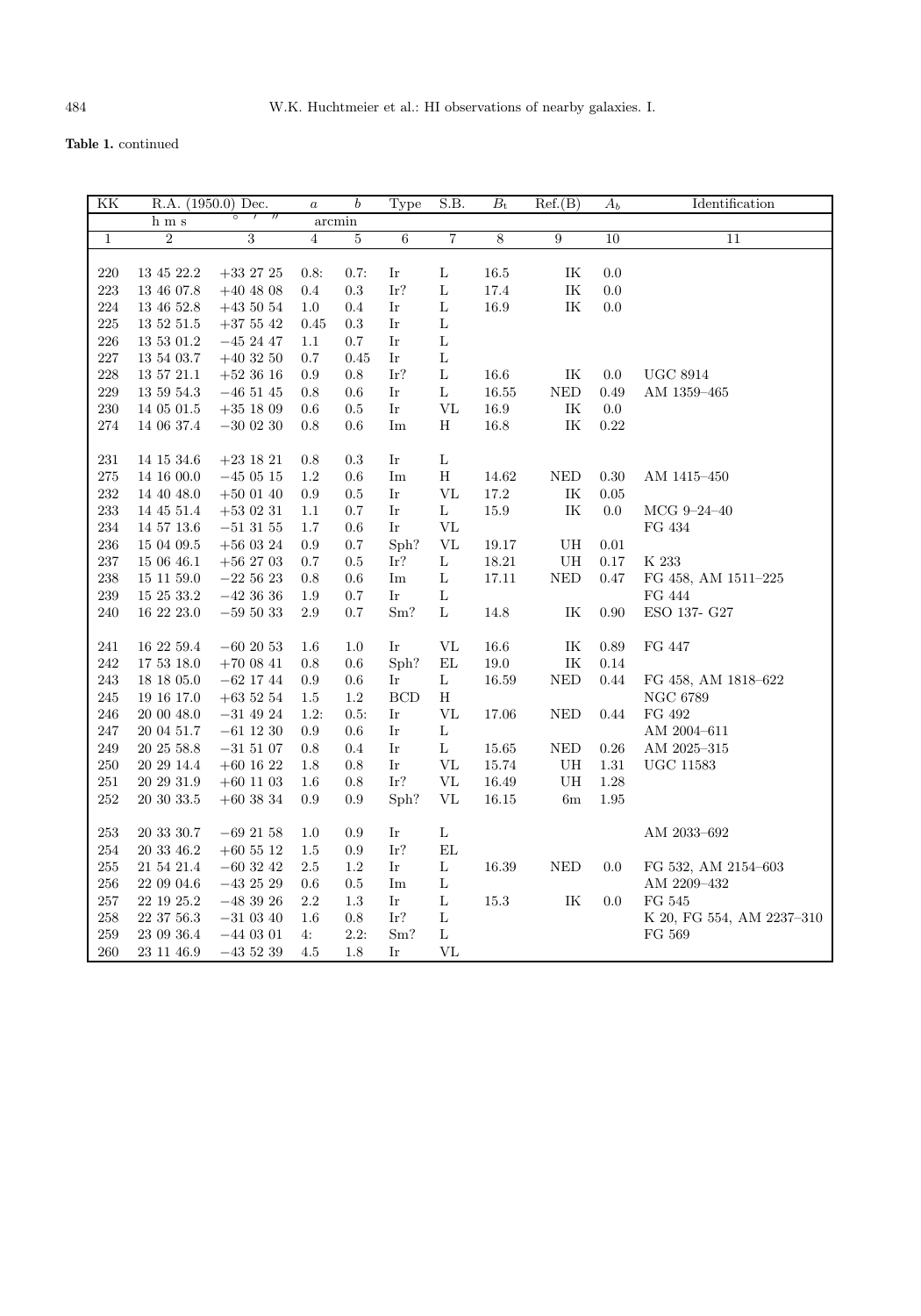**Table 2.** List of new Local Volume dwarf candidates

| ΚK                             | $HI$ -flux           | $S_{\rm max}$             | velocity              | line width                                   | distance        | $\overline{M}_{B\mathrm{t}}$ | HI mass          | $M_{\rm HI}/L_{\rm B}$ | Comments              |
|--------------------------------|----------------------|---------------------------|-----------------------|----------------------------------------------|-----------------|------------------------------|------------------|------------------------|-----------------------|
| No.                            | $\rm Jy\,km\,s^{-1}$ | mJy                       | $\mathrm{km\,s}^{-1}$ | $\mathrm{km\,s}^{-1}$                        | Mpc             |                              | $10^7 M_{\odot}$ |                        |                       |
| $\mathbf 1$                    | $\boldsymbol{2}$     | $\overline{3}$            | $\sqrt{4}$            | $\overline{5}$                               | $6\overline{6}$ | $\overline{7}$               | $\overline{8}$   | $\boldsymbol{9}$       | 10                    |
| $\mathbf{1}$                   |                      | $\pm$ 15                  |                       |                                              |                 |                              |                  |                        | $\operatorname{ATCA}$ |
| $\,2$                          | $2.66\,$             | $57\,\pm\,5.9$            | $361\,\pm\,2$         | 50 62 76                                     | 5.4             | $-15.70$                     | 1.9              | 0.06                   |                       |
| $\,3$                          |                      | $\pm$ 24                  |                       |                                              |                 |                              |                  |                        | $\mathbf N$           |
| $\,4\,$                        |                      | $\pm$ 35                  |                       |                                              |                 |                              |                  |                        | ${\bf N}$             |
| $\bf 5$                        |                      | $\pm$ 3.5                 |                       |                                              |                 |                              |                  |                        |                       |
| $\,6\,$                        |                      | ±4                        |                       |                                              |                 |                              |                  |                        |                       |
| $\,7$                          |                      | $\pm$ 20                  |                       |                                              |                 |                              |                  |                        | $\operatorname{ATCA}$ |
| 261                            | 2.6                  | $87 \pm 13$               | $2694 \pm 2$          | 32 40 41                                     | 35.9            |                              |                  |                        |                       |
| 8                              |                      | $\pm$ 3.3                 |                       |                                              |                 |                              |                  |                        |                       |
| $\boldsymbol{9}$               |                      | $\pm$ 8                   |                       |                                              |                 |                              |                  |                        |                       |
|                                |                      |                           |                       |                                              |                 |                              |                  |                        |                       |
| $10\,$                         |                      | $\pm$ 8.3                 |                       |                                              |                 |                              |                  |                        |                       |
| $12\,$                         |                      | $\pm$ 3.6                 |                       |                                              |                 |                              |                  |                        |                       |
| 13                             | 1.33                 | $40\,\pm\,7$              | $357 \pm 9$           | 31 45 52                                     | 7.0             | $-13.15$                     | 1.5              | $\rm 0.53$             |                       |
| 14                             | 3.04                 | $74\,\pm\,6$              | $420\,\pm\,4$         | 36 56 60                                     | $7.9\,$         | $-12.53$                     | 4.4              | 2.73                   |                       |
| 15                             | $\rm 0.9$            | $27\,\pm\,6$              | $368 \pm 4$           | 25 37 40                                     | $7.2\,$         | $-11.69$                     | 1.1              | 1.51                   |                       |
| $262\,$                        | $1.1\,$              | $18\,\pm\,7$              | $7356\,\pm\,3$        | 105 124 126                                  | 99.8            | $-20.55$                     | 2.6              | 0.10                   |                       |
| $263\,$                        | 0.92                 | $25\,\pm\,7$              | $3841\,\pm\,4$        | 38 48 50                                     | 53.5            | $-15.49$                     | 6.1              | 2.48                   |                       |
| 16                             | 0.97                 | $37\,\pm\,5$              | $206\,\pm\,3$         | 22 32 34                                     | 4.9             | $-12.76$                     | $5.6\,$          | $0.28\,$               |                       |
| 17                             | 0.95                 | $28\,\pm\,5$              | $156\,\pm\,3$         | $34\ 52\ 53$                                 | 4.2             | $-11.34$                     | $5.1\,$          | $\rm 0.95$             |                       |
| 18                             |                      | $\pm$ 3.8                 |                       |                                              |                 |                              |                  |                        |                       |
|                                |                      |                           |                       |                                              |                 |                              |                  |                        |                       |
| 264                            | $3.28\,$             | $34\,\pm\,6$              | $2918\,\pm\,7$        | 128 143 155                                  | 42.0            | $-17.38$                     | 130              | 0.98                   |                       |
| 19                             | $46.4\,$             | $930\,\pm\,4.6$           | $35\,\pm\,2$          | 49                                           | $3.5\,$         | $-15.87$                     | 14               | 0.39                   |                       |
| 20                             | 11.18                | $760 \pm 2.2$             | $-70.2$ $\pm$ $1$     | 14 20 22                                     |                 |                              |                  |                        |                       |
| $21\,$                         | $9.0\,$              | $160 \pm 10$              | $189\,\pm\,3$         | 60 79 85                                     | $5.3\,$         | $-13.57$                     | 6.0              | 1.44                   |                       |
| $22\,$                         | 30.8                 | $330 \pm 30$              | $96\,\pm\,2$          | 100116                                       | $3.9\,$         | $-14.19$                     |                  |                        |                       |
| $23\,$                         | 205                  | $960\,\pm\,10$            | $112\,\pm\,2$         | 187 202 204                                  | 4.1             | $-16.04$                     | 40.6             | $2.05\,$               |                       |
| $24\,$                         |                      | $\pm$ 3.7                 |                       |                                              |                 |                              |                  |                        |                       |
| $25\,$                         | 8.84                 | $54 \pm 3.7$              | $2767\,\pm\,2$        | 260 273 277                                  | 39.5            | $-19.35$                     | 330              | 0.38                   |                       |
| 26                             |                      | ± 2.6                     |                       |                                              |                 |                              |                  |                        |                       |
| 27                             |                      | $\pm$ 6                   |                       |                                              |                 |                              |                  |                        | ${\bf ATCA}$          |
|                                |                      |                           |                       |                                              |                 |                              |                  |                        |                       |
| $\ensuremath{\mathnormal{28}}$ | 26.1                 | $349\,\pm\,30$            | $216\,\pm\,1$         | 81 92 96                                     | 4.3             | $-15.83$                     | 11.0             | $\rm 0.34$             |                       |
| 265                            | 26.1                 | $202 \pm 5$               | $1378\,\pm\,2$        | 144 178 187                                  | $21.1\,$        | $-18.33$                     | 280              | $\rm 0.83$             |                       |
| $29\,$                         | 0.95                 | $33\,\pm\,3$              | $1152 \pm 5$          | 38 52 56                                     | 12.6            | $-14.38$                     | 3.6              | 0.41                   | <b>ATCA</b>           |
| $266\,$                        | $54.24\,$            | $629 \pm 5.4$             |                       | $1434 \,\pm\, 1 \quad \  53\,\, 119\,\, 125$ | 21.8            | $-18.60$                     | $600\,$          | 1.41                   |                       |
| 30                             | 0.89                 | $20 \pm 2.3$              | $1159 \pm 6$          | 45 59 61                                     | 18.1            | $-15.23$                     | 7.0              | 0.36                   |                       |
| $31\,$                         |                      | $\pm 8.1$                 |                       |                                              |                 |                              |                  |                        |                       |
| $32\,$                         |                      | $\pm$ 8<br>$32\,\pm\,3.1$ |                       |                                              |                 |                              |                  |                        |                       |
| 267                            | 2.14                 |                           | $1140 \pm 8$          | 99110                                        | 20.4            | $-16.67$                     | 15.0             | 0.19                   |                       |
| $33\,$<br>$34\,$               | $3.26\,$             | $\pm$ 5<br>$61\,\pm\,4$   |                       |                                              | $18.4\,$        | $-16.48$                     | $26.0\,$         |                        | $\operatorname{ATCA}$ |
|                                |                      |                           | $1554 \pm 3$          | 60 77 80                                     |                 |                              |                  | 0.43                   |                       |
| $35\,$                         | 0.82                 | $35\,\pm\,6$              | $119\pm3$             | 25                                           | $2.1\,$         | $-12.11$                     | 0.085            | 0.08                   |                       |
| $36\,$                         | $3.45\,$             | $33\,\pm\,2.8$            | $1267 \pm 7$          | 120 134 142                                  | $19.5\,$        | $-16.87$                     | 31.0             | $0.35\,$               |                       |
| $37\,$                         | $1.24\,$             | $19.5$ $\pm$ $2.9$        | $836 \pm 5$           | $101\ 109\ 111$                              | 13.8            | $-16.41$                     | 5.4              | $0.09\,$               |                       |
| 268                            | 7.68                 | $80 \pm 2.2$              | $1302\,\pm\,2$        | 120 134 138                                  | <b>20.0</b>     | $-17.20$                     | 71               | 0.61                   |                       |
| $38\,$                         |                      | $\pm$ 7                   |                       |                                              | $7.3\,$         |                              |                  |                        | ${\bf ATCA}$          |
|                                |                      |                           |                       |                                              |                 |                              |                  |                        |                       |

kk 4: heliocentric velocity =  $1651 \text{ km s}^{-1}$  (NED)

kk 7, 9, 10: undetected in HI (2)

kk 8, 12, 5: ANDI, II, III have been searched for HI within the radial velocity range <sup>−</sup>550 to 770 km s−<sup>1</sup>

kk 18, 26, 32: undetected in HI (3)

kk 20: probably local HI

kk 35: resolved, companion to IC 342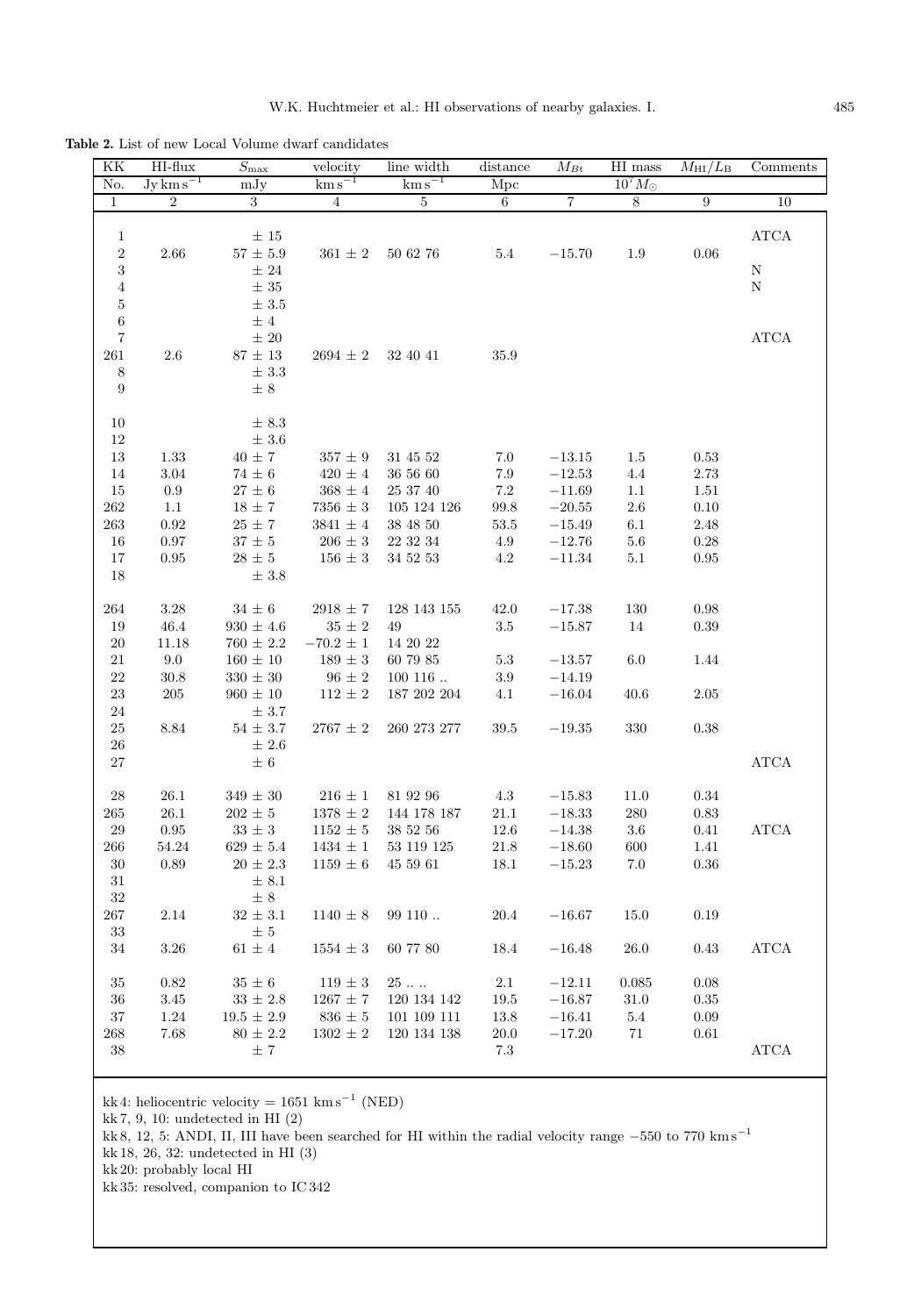**Table 2.** continued

| KK               | HI-flux                                 | $\overline{S_{\max}}$                                    | velocity              | line width            | $\overline{\text{distance}}$ | $\overline{M}_{B\text{t}}$ | $\rm HI$ mass    | $M_{\rm HI}/L_{\rm B}$ | $\overline{\text{Comment}}$ |  |  |  |
|------------------|-----------------------------------------|----------------------------------------------------------|-----------------------|-----------------------|------------------------------|----------------------------|------------------|------------------------|-----------------------------|--|--|--|
| No.              | $Jy \, \text{km} \, \text{s}^{-1}$      | mJy                                                      | $\mathrm{km\,s}^{-1}$ | $\mathrm{km\,s}^{-1}$ | Mpc                          |                            | $10^7 M_{\odot}$ |                        |                             |  |  |  |
| $\mathbf{1}$     | $\overline{2}$                          | 3                                                        | $\overline{4}$        | 5                     | 6                            | $\overline{7}$             | $8\,$            | $\boldsymbol{9}$       | 10                          |  |  |  |
|                  |                                         |                                                          |                       |                       |                              |                            |                  |                        |                             |  |  |  |
| 269              | 6.83                                    | $69 \pm 5$                                               | $1734\,\pm\,2$        | 120 133 136           | 25.8                         | $-16.48$                   | 110              | 1.75                   |                             |  |  |  |
| $39\,$           | $2.0\,$                                 | $21\,\pm\,3.5$                                           | $1732\,\pm\,4$        | 123 125 126           | 25.7                         | $-14.73$                   | 17               | 1.42                   |                             |  |  |  |
| 40               | $2.87\,$                                | $53\,\pm\,5$                                             | $1066 \pm 2$          | 101 109 112           | $11.4\,$                     | $-15.69$                   | $\!\!\!\!\!8.8$  | 0.30                   | $\operatorname{ATCA}$       |  |  |  |
| $270\,$          | 4.6                                     | $110 \pm 5$                                              | $1159 \pm 1$          | 42 57 59              | 18.1                         | $-16.09$                   | $36\,$           | $0.85\,$               |                             |  |  |  |
| 41               |                                         | $±$ 4.1                                                  |                       |                       |                              |                            |                  |                        |                             |  |  |  |
| $42\,$           |                                         | $\pm$ 5                                                  |                       |                       |                              |                            |                  |                        |                             |  |  |  |
| $43\,$           | $7.95\,$                                | $135\,\pm\,26$                                           | $1372 \pm 6$          | 46 111 130            | 15.7                         | $-16.04$                   | 46               | 1.14                   |                             |  |  |  |
| $271\,$          | 0.79                                    | $12 \pm 4$                                               | $1581 \pm 25$         |                       | 23.4                         | $-15.22\,$                 | 10               | 0.54                   |                             |  |  |  |
| $44\,$           | 4.47                                    | $220 \pm 15$                                             | $77~{\pm}~1$          | 18 28 32              | $2.2\,$                      | $-11.14$                   | 0.50             | 1.12                   |                             |  |  |  |
| 45               | 4.5                                     | $108 \pm 15$                                             | $955 \pm 3$           | 58 78 83              | 9.9                          | $-13.26$                   | 10               | 3.29                   |                             |  |  |  |
|                  |                                         |                                                          |                       |                       |                              |                            |                  |                        |                             |  |  |  |
| 46               | 1.34                                    | $54 \pm 5$                                               | $1745\,\pm\,3$        | 43 48 50              | 21.0                         | $-16.69$                   | 14               | 0.19                   | ${\bf ATCA}$                |  |  |  |
| 47               |                                         | ± 6.4                                                    |                       |                       |                              |                            |                  |                        | $\operatorname{ATCA}$       |  |  |  |
| 48               | $6.87\,$                                | $72\,\pm\,4.9$                                           | $1850\,\pm\,2$        | 96 120 121            | 22                           | $-16.11$                   | 80               | 1.86                   |                             |  |  |  |
| 49               | $8.92\,$                                | $140 \pm 6.7$                                            | $455 \pm 2$           | 55 84 87              | $4.8\,$                      | $-15.26$                   | 4.9              | $0.25\,$               |                             |  |  |  |
| 50               | 2.08                                    | $21 \pm 5.1$                                             | $1776 \pm 4$          | 111 117 118           | 22.1                         | $-16.36$                   | 23               | 0.42                   |                             |  |  |  |
| $51\,$           |                                         | $\pm$ 4.9                                                |                       |                       |                              |                            |                  |                        |                             |  |  |  |
| $52\,$           | $5.85\,$                                | $74\,\pm\,4.1$                                           | $883\,\pm\,2$         | 94 105 108            | 9.1                          | $-13.36$                   | 11               | $3.27\,$               |                             |  |  |  |
| $53\,$           | 0.85                                    | $29 \pm 3$                                               | $1253\,\pm\,3$        | 34 42 44              | 13.2                         | $-14.39$                   | $3.5\,$          | 0.39                   | $\operatorname{ATCA}$       |  |  |  |
| 54               | $3.12\,$                                | $97 \pm 6.4$                                             | $491\,\pm\,2$         | 29 35 39              | 3.4                          | $-12.71$                   | $0.89\,$         | 0.47                   |                             |  |  |  |
| 55               | $1.26\,$                                | $53\,\pm\,5$                                             | $824\,\pm\,6$         | 51 63 66              | 7.5                          | $-13.59$                   | $1.7\,$          | $0.39\,$               | ${\bf ATCA}$                |  |  |  |
|                  |                                         |                                                          |                       |                       |                              |                            |                  |                        |                             |  |  |  |
| 56               | $0.8\,$                                 | $13\,\pm\,3$                                             | $2287 \pm 6$          | 58 83 85              | $30.6\,$                     | $-15.53$                   | 18.0             | $0.70\,$               |                             |  |  |  |
| 57               | $7.26\,$                                | $73\,\pm\,6$                                             | $738 \pm 3$           | 116 132 136           | 6.7                          | $-16.29$                   | 7.8              | $0.15\,$               |                             |  |  |  |
| $58\,$           | $2.15\,$                                | $82\,\pm\,5$                                             | $1054\,\pm\,2$        | 27 35 37              | $10.3\,$                     | $-15.07$                   | $5.4\,$          | $0.32\,$               | ${\bf ATCA}$                |  |  |  |
| $59\,$           | 4.04                                    | $94\,\pm\,6$                                             | $1145 \pm 2$          | $21\ 45\ 67$          | 11.5                         | $-14.71$                   | $13.0\,$         | 1.06                   | ${\bf ATCA}$                |  |  |  |
| 60               |                                         | $\pm$ 4.3                                                |                       |                       |                              |                            |                  |                        |                             |  |  |  |
| 61               |                                         | $\pm$ 6                                                  |                       |                       |                              |                            |                  |                        |                             |  |  |  |
| $62\,$           | $2.71\,$                                | $37\,\pm\,3.4$                                           | $3100 \pm 10$         | 94 114 124            | 41.5                         | $-15.90$                   | 110              | $3.07\,$               |                             |  |  |  |
| 64               | $2.90\,$                                | $25\,\pm\,3.5$                                           | $3867\,\pm\,5$        | 125 153 156           | $53.5\,$                     | $-17.48$                   | $200\,$          | 1.28                   |                             |  |  |  |
| 65               | 3.43                                    | $86\,\pm\,5$                                             | $279\,\pm\,5$         | 38 60 68              | $2.2\,$                      | $-11.39$                   | 0.39             | 0.70                   |                             |  |  |  |
| 66               | 1.61                                    | $17 \pm 4$                                               | 2976 $\pm$ 9          | 63 73 76              | 39.7                         | $-16.38$                   | 60               | 1.08                   |                             |  |  |  |
|                  |                                         |                                                          |                       |                       |                              |                            |                  |                        |                             |  |  |  |
| 67               |                                         | $\pm$ 4.7                                                |                       |                       |                              |                            |                  |                        |                             |  |  |  |
| $68\,$           |                                         | $\pm$ 6                                                  |                       |                       |                              |                            |                  |                        | $\operatorname{ATCA}$       |  |  |  |
| $69\,$           | $3.58\,$                                | $154 \pm 6$                                              | $464 \pm 1$           | 20 30 33              | 5.7                          | $-12.12$                   | $2.6\,$          | 2.42                   |                             |  |  |  |
| $70\,$           |                                         | $\pm$ 5                                                  |                       |                       |                              |                            |                  |                        |                             |  |  |  |
| 71               | 1.54                                    | $49 \pm 5.7$                                             | $179 \pm 3$           | 27 38 41              |                              |                            |                  |                        |                             |  |  |  |
| 72               |                                         | $\pm$ 6                                                  |                       |                       |                              |                            |                  |                        |                             |  |  |  |
| $73\,$           |                                         | $\pm$ 5.3                                                |                       |                       |                              |                            |                  |                        |                             |  |  |  |
| $74\,$           |                                         | $\pm$ 5.2                                                |                       |                       |                              |                            |                  |                        |                             |  |  |  |
| $75\,$           | 1.40                                    | $27\,\pm\,5.1$                                           | $2866\,\pm\,4$        | 68 79 81              | 34.6                         | $-15.54$                   | 40               | 1.56                   |                             |  |  |  |
| ${\rm U}5005$    | 6.93                                    | $0.66 \pm 3.6$                                           | $3824 \pm 4$          | 109 122 126           | 49.7                         | $-17.79$                   | 390              | 1.92                   |                             |  |  |  |
|                  |                                         |                                                          |                       |                       |                              |                            |                  |                        |                             |  |  |  |
| 76               |                                         | ±7                                                       |                       |                       |                              |                            |                  |                        | <b>ATCA</b>                 |  |  |  |
| 77               |                                         | ± 5.5                                                    |                       |                       |                              |                            |                  |                        |                             |  |  |  |
| 78               | 15.8                                    | $204 \pm 4.9$                                            | $520 \pm 2$           | 80 99 104             | $6.3\,$                      | $-11.56$                   | 15               | 22.92                  |                             |  |  |  |
| 79               | 1.2                                     | $20 \pm 4$                                               | $1638\,\pm\,8$        | 61 73 90              | 21.0                         | $-14.75$                   | $13\,$           | 1.01                   |                             |  |  |  |
|                  | 80<br>$\pm$ 3.3                         |                                                          |                       |                       |                              |                            |                  |                        |                             |  |  |  |
|                  |                                         |                                                          |                       |                       |                              |                            |                  |                        |                             |  |  |  |
|                  | kk 42: undetected in HI $(3)$           |                                                          |                       |                       |                              |                            |                  |                        |                             |  |  |  |
|                  |                                         | kk $61$ : undetected in HI $(6)$ , companion of NGC 2403 |                       |                       |                              |                            |                  |                        |                             |  |  |  |
|                  | kk 65: companion of UGC 3974            |                                                          |                       |                       |                              |                            |                  |                        |                             |  |  |  |
|                  | kk 68: $v = 738$ km s <sup>-1</sup> (1) |                                                          |                       |                       |                              |                            |                  |                        |                             |  |  |  |
|                  |                                         | kk 69, 70: companion of NGC 2683                         |                       |                       |                              |                            |                  |                        |                             |  |  |  |
| kk 71: local HI? |                                         |                                                          |                       |                       |                              |                            |                  |                        |                             |  |  |  |
|                  | kk 74: undetected in HI $(5)$           |                                                          |                       |                       |                              |                            |                  |                        |                             |  |  |  |
|                  |                                         | kk 78: UGC 5272B, confusion with UGC 5272 at 1.9'        |                       |                       |                              |                            |                  |                        |                             |  |  |  |
|                  |                                         |                                                          |                       |                       |                              |                            |                  |                        |                             |  |  |  |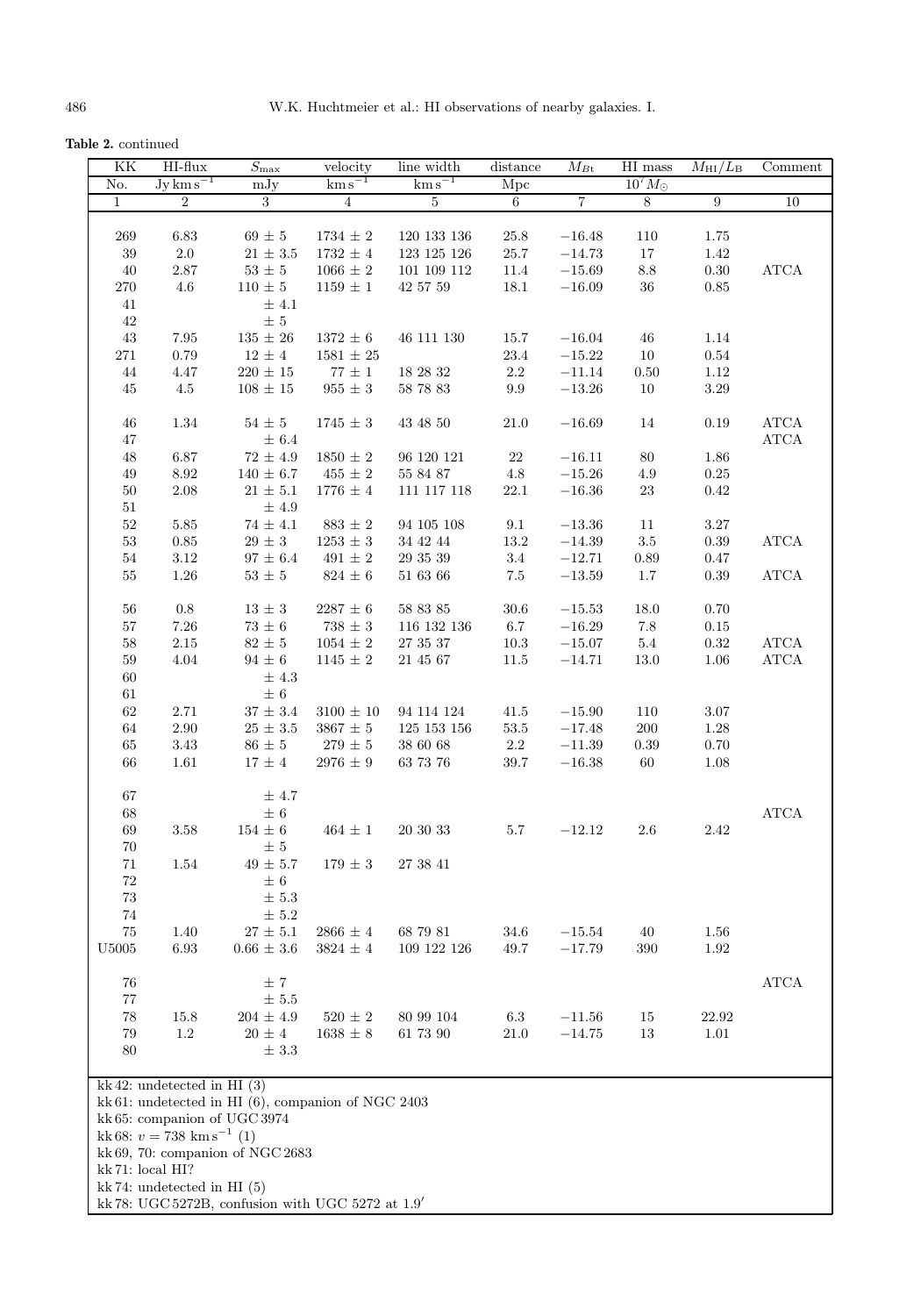**Table 2.** continued

| KK<br>No.                                      | HI-flux<br>$Jy \, \text{km} \, \text{s}^{-1}$ | $S_{\rm max}$<br>mJy                                            | velocity<br>$\mathrm{km\,s}^{-1}$ | line width<br>$\mathrm{km\,s}^{-1}$ | distance<br>Mpc | $M_{B{\rm t}}$ | HI mass<br>$10^8 M_{\odot}$ | $M_{\rm HI}/L_{\rm B}$<br>$10^9 M_{\odot}$ | Comment                                        |
|------------------------------------------------|-----------------------------------------------|-----------------------------------------------------------------|-----------------------------------|-------------------------------------|-----------------|----------------|-----------------------------|--------------------------------------------|------------------------------------------------|
| $\mathbf{1}$                                   | $\overline{2}$                                | 3                                                               | $\overline{4}$                    | $\overline{5}$                      | $\,6\,$         | 7              | $\overline{8}$              | 9                                          | 10                                             |
|                                                |                                               |                                                                 |                                   |                                     |                 |                |                             |                                            |                                                |
| $81\,$<br>$82\,$<br>$82\,$<br>$83\,$<br>$84\,$ | $3.94\,$<br>1.54                              | $\pm 8.5$<br>$165\,\pm\,6$<br>$40\,\pm\,3.2$<br>$\pm$ 6.2<br>±7 | $185\,\pm\,1$<br>$3769\,\pm\,6$   | $21\ 31\ 35$<br>$35\ 48\ 55$        | 47.3            | $-15.75$       | 84                          | $2.53\,$                                   |                                                |
| $85\,$<br>$86\,$<br>$87\,$<br>$88\,$           |                                               | $\pm$ 5.7<br>$\pm$ 4.6<br>$\pm$ 6<br>$\pm$ 7                    |                                   |                                     |                 |                |                             |                                            | $\operatorname{ATCA}$<br>$\operatorname{ATCA}$ |
| $89\,$                                         | 0.84                                          | $27 \pm 6.3$                                                    | $2788\,\pm\,2$                    | 32 62 63                            | 37.2            | $-17.11$       | 27                          | $0.25\,$                                   |                                                |
| $90\,$                                         | 2.5                                           | $33 \pm 3.8$                                                    | $1206 \pm 4$                      | 95 105 108                          | 14.9            | $-14.66$       | 13                          | 1.15                                       |                                                |
| $\rm 91$<br>$\rm 92$<br>$\boldsymbol{93}$      | 2.74                                          | $\pm$ 6.8<br>$46\,\pm\,3.9$<br>$\pm$ 6                          | $1371 \pm 3$                      | 71 79 81                            | 17.5            | $-14.39\,$     | 19.0                        | 2.19                                       |                                                |
| $94\,$<br>$\rm 95$<br>$96\,$                   | 1.52                                          | $42\,\pm\,3.5$<br>±4.5<br>$\pm$ 6.7                             | $833\,\pm\,3$                     | 28 52 55                            | 9.4             | $-12.21$       | 3.1                         | $2.63\,$                                   |                                                |
| $\rm 97$<br>$98\,$<br>99<br>$100\,$            | 0.78                                          | $\pm$ 6.5<br>$9\,\pm\,2.2$<br>$\pm$ 6<br>$\pm$ 6                |                                   | $1205 \pm 20$ 48 118 120            | 14.7            | $-13.68$       | 4.0                         | $0.87\,$                                   | $\operatorname{ATCA}$                          |
| $101\,$<br>$102\,$                             | 1.58                                          | $\pm$ 26<br>$19.6\,\pm\,3.3$                                    | $3366 \pm 5$                      | 86 117 120                          | 43.8            | $-16.22$       | 71                          | 1.49                                       | ${\bf N}$                                      |
| 103<br>104                                     | $1.36\,$                                      | $\pm$ 8.8<br>$21\,\pm\,5.6$                                     | $1303\,\pm\,3$                    | 62 114 116                          | 16.2            | $-14.08$       | $8.4\,$                     | $1.26\,$                                   |                                                |
| $105\,$                                        | 2.04                                          | $28 \pm 3.7$                                                    | $1555\,\pm\,3$                    | 80 96 98                            | $21.4\,$        | $-15.18$       | $21\,$                      | $1.16\,$                                   |                                                |
| 106<br>$107\,$                                 | $0.28\,$                                      | $15 \pm 4.2$<br>$\pm$ 5                                         | $592\,\pm\,5$                     | 23 30 32                            | $\ \, 8.9$      | $-13.09$       | 0.53                        | $0.20\,$                                   |                                                |
| 108                                            | 6.99                                          | $72\,\pm\,3.8$                                                  | $736 \pm 3$                       | 88 110 138                          | $10.5\,$        | $-12.46$       | 18                          | 12.12                                      |                                                |
| 109<br>110                                     | $0.7\,$                                       | $37 \pm 4.5$<br>$\pm$ 4                                         | $214\,\pm\,3$                     | 11 23 36                            | $3.4\,$         | $-10.28$       | 0.19                        | 0.95                                       |                                                |
| 111<br>113<br>$114\,$                          | 1.79                                          | $34\,\pm\,3.8$<br>$\pm$ 4.3<br>$\pm$ 31                         | $980 \pm 4$                       | 41 52 54                            | 12.0            | $-13.62$       | 0.61                        | 1.40                                       | Ν                                              |
| 115                                            | 2.29                                          | $37 \pm 3$                                                      | $826 \pm 4$                       | 74 91 94                            | 12.0            | $-14.32$       | 7.4                         | 0.90                                       |                                                |
| 116                                            | 5.81                                          | $129\,\pm\,3.1$                                                 | $1151 \pm 2$                      | 41 52 54                            | $16.1\,$        | $-15.41$       | $35\,$                      | 1.53                                       |                                                |
| 117<br>118                                     | 0.44                                          | $14 \pm 3$<br>±4.8                                              | $1171 \pm 10$                     | 38 50 54                            | 16.3            | $-13.96$       | 2.5                         | $0.42\,$                                   |                                                |
| 119                                            | $0.71\,$                                      | $23\,\pm\,3$                                                    | $841\,\pm\,3$                     | $34\ 42\ 44$                        | $10.9\,$        | $-13.23$       | $2.0\,$                     | $\,0.65\,$                                 |                                                |
| $120\,$<br>$121\,$                             | 17.12                                         | $253 \pm 6.5$<br>$\pm$ 3.4                                      | $1785 \pm 1$                      | 70 85 89                            | $20.8\,$        | $-15.30$       | 180                         | $8.73\,$                                   |                                                |
| 122<br>123<br>124<br>125                       | 2.32                                          | $33 \pm 4$<br>±7.6<br>$\pm$ 4.6<br>$\pm$ 4                      | $850 \pm 2$                       | 72 91 93                            | $12.7\,$        | $-14.52$       | 8.5                         | 0.85                                       |                                                |
| 126                                            | 1.24                                          | $25\,\pm\,3.5$                                                  | $1028 \pm 10$                     | 36 57 62                            | 13.5            | $-14.17$       | 5.1                         | 0.71                                       |                                                |
|                                                |                                               | kk 82: 15' from PGC 29086 $(v = 662 \text{ km s}^{-1})$         |                                   |                                     |                 |                |                             |                                            |                                                |

kk 84: companion of NGC 3115 kk 87: heliocentric velocity 969 km s<sup>-1</sup> (NED)

kk 88: heliocentric velocity 263 and 2982 km s<sup>-1</sup> (6)

kk 89: highly probably member of M 81 group, HI emission probably not from this object

kk 94, 96: near Leo triplet

kk 103: heliocentric velocity 1894 km s<sup>-1</sup> (NED)

kk 108: NGC 3782 ( $v = 739 \text{ km s}^{-1}$ ) at 7.6' NW, definitely confused in HI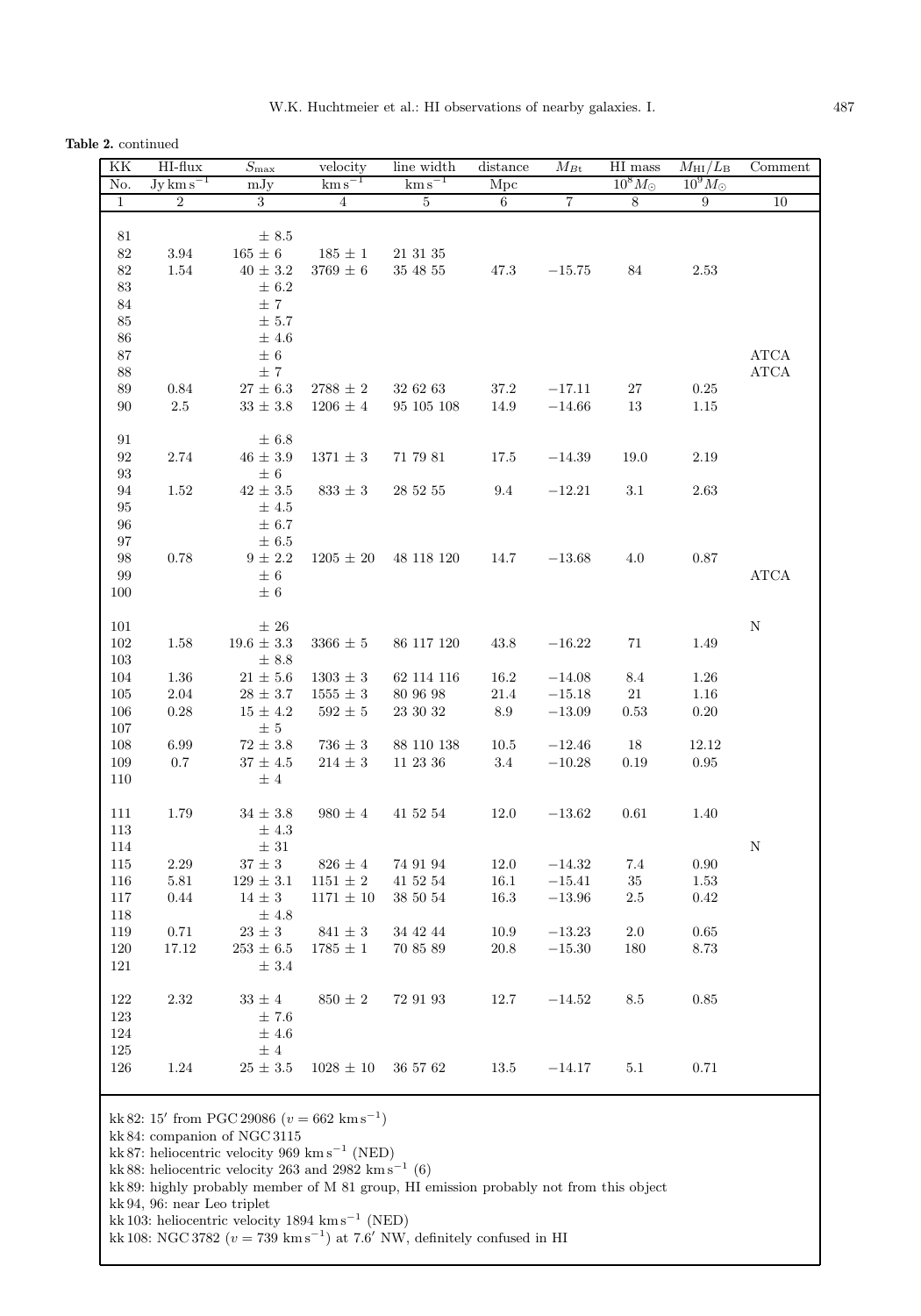**Table 2.** continued

| KK           | HI-flux                            | $S_{\rm max}$                                                             | velocity              | line width                                                                               | distance        | $M_{B{\rm t}}$ | HI mass          | $\overline{M}_{\rm HI}/L_{\rm B}$ | Comments    |
|--------------|------------------------------------|---------------------------------------------------------------------------|-----------------------|------------------------------------------------------------------------------------------|-----------------|----------------|------------------|-----------------------------------|-------------|
| No.          | $Jy \, \text{km} \, \text{s}^{-1}$ | mJy                                                                       | $\mathrm{km\,s}^{-1}$ | $\mathrm{km\,s}^{-1}$                                                                    | Mpc             |                | $10^7 M_{\odot}$ |                                   |             |
| $\mathbf{1}$ | $\overline{2}$                     | 3                                                                         | $\overline{4}$        | $\overline{5}$                                                                           | $6\phantom{.}$  | $\overline{7}$ | 8 <sup>2</sup>   | $9\phantom{.0}$                   | 10          |
|              |                                    |                                                                           |                       |                                                                                          |                 |                |                  |                                   |             |
| 127          | $2.87\,$                           | $41\,\pm\,4.4$                                                            | $131\,\pm\,6$         | 64 112 117                                                                               | $1.6\,$         | $-10.23$       | 0.18             | 0.92                              |             |
| 128          | 1.80                               | $24 \pm 3.2$                                                              | $1690\,\pm\,2$        | 56 73 76                                                                                 | 21.0            | $-14.72$       | 19               | 1.58                              |             |
| $129\,$      |                                    | $\pm$ 6.1                                                                 |                       |                                                                                          |                 |                |                  |                                   |             |
| $\rm U7298$  | $5.44\,$                           | $193\,\pm\,6.5$                                                           | $172 \pm 1$           | 26 38 41                                                                                 | $3.5\,$         | $-12.01$       | 1.6              | 1.66                              |             |
| 130          |                                    | ±4.6                                                                      |                       |                                                                                          |                 |                |                  |                                   |             |
| 131          |                                    | $\pm$ 7.8                                                                 |                       |                                                                                          |                 |                |                  |                                   |             |
| 132          |                                    | ±7.8                                                                      |                       |                                                                                          |                 |                |                  |                                   |             |
| 133          |                                    | ±4.7                                                                      |                       |                                                                                          |                 |                |                  |                                   |             |
| 134          |                                    | $\pm$ 5                                                                   |                       |                                                                                          |                 |                |                  |                                   |             |
| 135          |                                    | $\pm$ 4.2                                                                 |                       |                                                                                          |                 |                |                  |                                   |             |
|              |                                    |                                                                           |                       |                                                                                          |                 |                |                  |                                   |             |
| 136          |                                    | $\pm$ 3.9 $\,$                                                            |                       |                                                                                          |                 |                |                  |                                   |             |
| $137\,$      | 1.63                               | $43\,\pm\,5.2$                                                            | $567 \pm 4$           | 42 55 58                                                                                 | $\!\!\!\!\!8.0$ | $-13.60$       | $2.6\,$          | 0.60                              |             |
| $138\,$      | $1.39\,$                           | $45 \pm 7.7$                                                              | $3614 \pm 2$          | 47 61 63                                                                                 | 48.0            | $-15.86$       | 82               | 2.40                              |             |
| 139          | $3.85\,$                           | $65\,\pm\,2.9$                                                            | $1074 \pm 3$          | 60 80 83                                                                                 | 14.9            | $-14.40$       | $20\,$           | $2.22\,$                          |             |
| 140          | $3.22\,$                           | $57\,\pm\,3.7$                                                            | $1290 \pm 3$          | 90 100 115                                                                               | 15.8            | $-15.25$       | <b>20</b>        | 1.03                              |             |
| 141          | 0.83                               | $38\,\pm\,4.9$                                                            | $569 \pm 2$           | 22 28 30                                                                                 | 7.8             | $-12.03$       | 0.85             | 0.84                              |             |
| 142          |                                    | ±7                                                                        |                       |                                                                                          |                 |                |                  |                                   | ATCA        |
| $143\,$      | $6.2\,$                            | $98\,\pm\,3.8$                                                            | $706\,\pm\,2$         | 66 80 85                                                                                 | $11.2\,$        | $-13.75$       | 19               | $3.88\,$                          |             |
| 144          | $8.41\,$                           | $187\,\pm\,3.7$                                                           | $483\,\pm\,1$         | 45 60 64                                                                                 | $6.3\,$         | $-12.91$       | 7.9              | $3.48\,$                          |             |
| 145          | 3.1                                | $6.1 \pm 9$                                                               | $707\,\pm\,4$         | $50\ 73\ 78$                                                                             | 11.2            | $-13.78$       | 9.5              | 1.88                              |             |
| 146          |                                    | $\pm$ 4.1                                                                 |                       |                                                                                          |                 |                |                  |                                   |             |
| 147          | $21.3\,$                           | $121\,\pm\,23$                                                            | $3026\,\pm\,3$        | 173 284 288                                                                              | 37.1            | $-18.06$       | 6.90             | $2.64\,$                          | N           |
| 148          | $3.36\,$                           | $85\,\pm\,3.6$                                                            | $602 \pm 3$           | 38 54 59                                                                                 | $7.6\,$         | $-13.46$       | $4.6\,$          | $1.21\,$                          |             |
| 149          | $3.0\,$                            | $56\,\pm\,4.2$                                                            | $407 \pm 2$           | 60 62 71                                                                                 | 6.1             | $-14.10$       | $2.7\,$          | 0.39                              |             |
| 150          |                                    | $\pm$ 6.1                                                                 |                       |                                                                                          |                 |                |                  |                                   |             |
| 151          | 2.71                               | $69 \pm 3.6$                                                              | $431 \pm 8$           | 33 35 70                                                                                 | $6.5\,$         | $-13.53$       | $2.7\,$          | 0.68                              |             |
| $\rm VPC873$ |                                    | $\pm$ 2.9                                                                 |                       |                                                                                          |                 |                |                  |                                   |             |
| 152          | $2.33\,$                           | $72\,\pm\,2.2$                                                            | $838\,\pm\,3$         | 34 43 45                                                                                 | 11.4            | $-14.13$       | 7.4              | 1.05                              |             |
| N4523        | 20.54                              | $194\,\pm\,6.1$                                                           | $260 \pm 2$           | 120 134 139                                                                              | $2.6\,$         | $-12.71$       | 3.4              | 1.80                              |             |
| I3517        | $1.81\,$                           | $29\,\pm\,6.2$                                                            | $438\,\pm\,3$         | 74 106 108                                                                               | 4.7             | $-13.11\,$     | 0.92             | 0.34                              |             |
|              |                                    |                                                                           |                       |                                                                                          |                 |                |                  |                                   |             |
| <b>I3521</b> | 0.38                               | $11 \pm 3.2$                                                              | $932 \pm 8$           | 34 44 50                                                                                 | 11.1            | $-16.45$       | 1.1              | 0.2                               |             |
| 153          |                                    | $\pm$ 4.9                                                                 |                       |                                                                                          |                 |                |                  |                                   |             |
| 154          | 2.18                               | $46 \pm 5.4$                                                              | $455 \pm 4$           | 31 42 60                                                                                 | $6.6\,$         | $-13.53$       | 2.3              | 0.56                              |             |
| $155\,$      |                                    | $\pm$ 4.1                                                                 |                       |                                                                                          |                 |                |                  |                                   |             |
| 156          |                                    | ± 4.7                                                                     |                       |                                                                                          |                 |                |                  |                                   |             |
| 157          |                                    | $\pm$ 6                                                                   |                       |                                                                                          |                 |                |                  |                                   | <b>ATCA</b> |
| 158          | 0.66                               | $26\,\pm\,4.6$                                                            | $636 \pm 2$           | $27\ 33\ 34$                                                                             | 9.1             | $-13.24$       | 1.4              | 0.45                              |             |
| 159          | 1.83                               | $38 \pm 4.6$                                                              | $1822\,\pm\,4$        | 43 73 75                                                                                 | 24.7            | $-14.66$       | 26.0             | $2.28\,$                          |             |
| 160          | $0.87\,$                           | $36\,\pm\,4.7$                                                            | $299 \pm 3$           | 28 40 44                                                                                 | 4.9             | $-11.53$       | $0.51\,$         | $0.80\,$                          |             |
| 161          | 2.28                               | $30\,\pm\,3.1$                                                            | $1800 \pm 5$          | 72 82 88                                                                                 | 26.3            | $-15.63$       | $24\,$           | $0.88\,$                          |             |
|              |                                    |                                                                           |                       |                                                                                          |                 |                |                  |                                   |             |
| 162          |                                    | ±4.5                                                                      |                       |                                                                                          |                 |                |                  |                                   |             |
| 163          |                                    | $\pm$ 4.6                                                                 |                       |                                                                                          |                 |                |                  |                                   |             |
| 164          | 9.04                               | $214\,\pm\,4.5$                                                           | $993 \pm 2$           | 30 47 50                                                                                 | 11.9            | $-15.07$       | 30               | 1.82                              |             |
| 165          |                                    | $\pm$ 3.7                                                                 |                       |                                                                                          |                 |                |                  |                                   |             |
| 166          |                                    | $\pm$ 7.6                                                                 |                       |                                                                                          |                 |                |                  |                                   |             |
|              | kk 129: undetected in HI $(7)$     | kk 127: in spite of $v = 131$ km s <sup>-1</sup> the galaxy looks distant |                       |                                                                                          |                 |                |                  |                                   |             |
|              |                                    | kk 146: heliocentric velocity $162 \text{ km s}^{-1}$ (6)                 |                       | kk 138: NGC 4295 ( $v = 8568$ km s <sup>-1</sup> ) at 4', no confusing object to be seem |                 |                |                  |                                   |             |
|              |                                    |                                                                           |                       |                                                                                          |                 |                |                  |                                   |             |
|              |                                    | kk 150: heliocentric velocity 468 km s <sup>-1</sup> (6)                  |                       |                                                                                          |                 |                |                  |                                   |             |
|              |                                    | kk 155: heliocentric velocity 61 km s <sup>-1</sup> (6)                   |                       |                                                                                          |                 |                |                  |                                   |             |
|              |                                    | kk 162: the object looks like an emulsion defect                          |                       |                                                                                          |                 |                |                  |                                   |             |

kk 164:  $v = 4660 \text{ km s}^{-1}$  (NED), NGC 4688  $(v = 987 \text{ km s}^{-1})$  at 6.7' SW: confused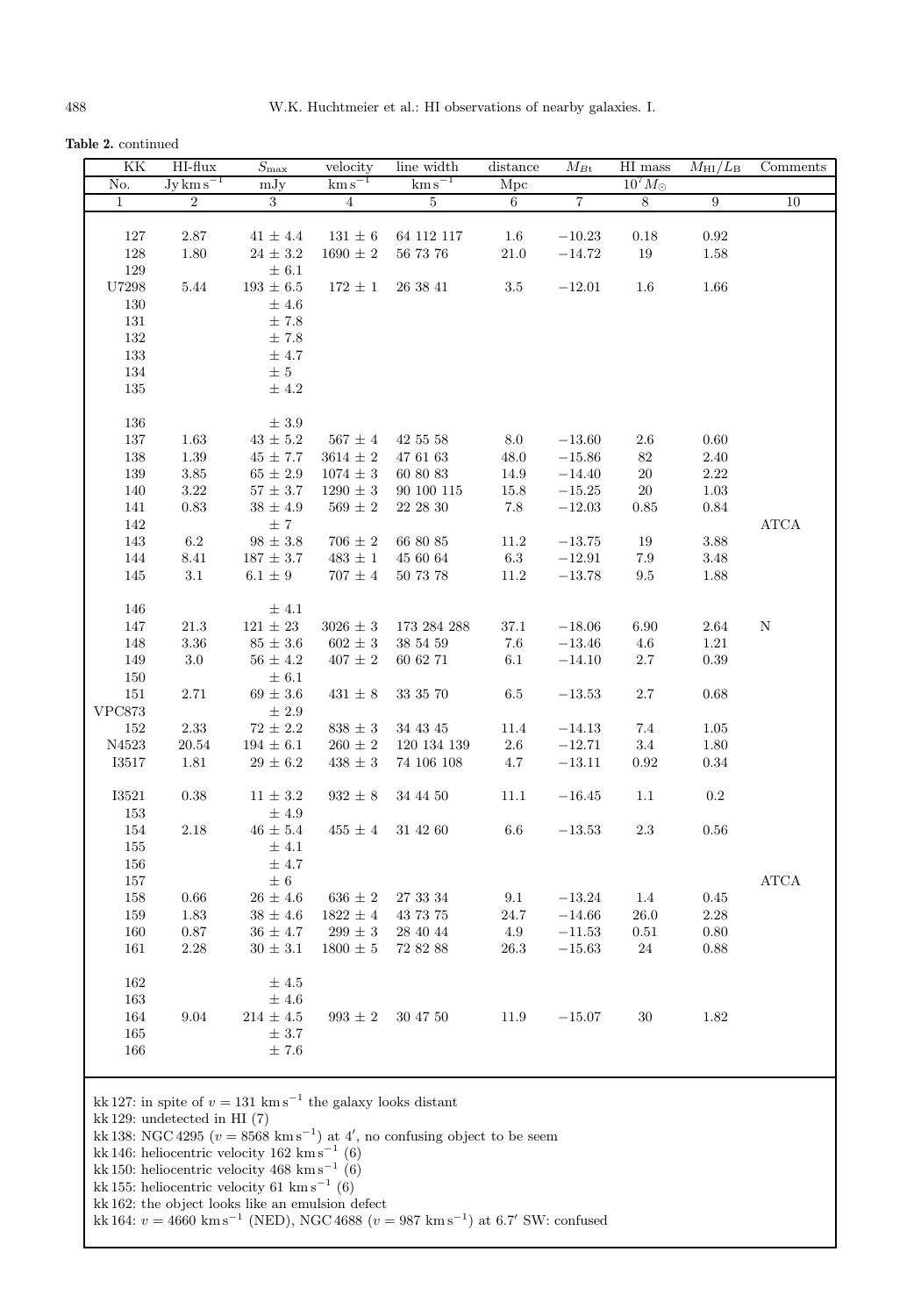**Table 2.** continued

| KK            | HI-flux                            | $\overline{S}_{\max}$ | velocity              | line width            | distance                | $M_{Bt}$       | $\overline{\rm HI}$ mass | $M_{\rm HI}/L_{\rm B}$ | Comments              |
|---------------|------------------------------------|-----------------------|-----------------------|-----------------------|-------------------------|----------------|--------------------------|------------------------|-----------------------|
| No.           | $Jy \, \text{km} \, \text{s}^{-1}$ | mJy                   | $\mathrm{km\,s}^{-1}$ | $\mathrm{km\,s}^{-1}$ | $\overline{\text{Mpc}}$ |                | $10^7 M_{\odot}$         |                        |                       |
| $\mathbf{1}$  | $\overline{2}$                     | $\overline{3}$        | $\overline{4}$        | $5\,$                 | $6\overline{6}$         | $\overline{7}$ | $\overline{8}$           | $\overline{9}$         | 10                    |
|               |                                    |                       |                       |                       |                         |                |                          |                        |                       |
| 167           | 1.99                               | $51 \pm 3.2$          | $1247 \pm 4$          | 37 50 52              | 16.6                    | $-14.55$       | $13\,$                   | 1.24                   |                       |
| 168           | $1.35\,$                           | $45\,\pm\,4.3$        | $2785\,\pm\,4$        | 39 41 54              | $35.8\,$                | $-15.53$       | $33\,$                   | $1.31\,$               |                       |
| 169           | $1.65\,$                           | $39\,\pm\,4.2$        | $1818 \pm 2$          | 46 54 55              | 23.4                    | $-14.88$       | 20                       | 1.40                   |                       |
| 170           | 1.71                               | $43 \pm 4.3$          | $641\,\pm\,3$         | $35\ 55\ 59$          | $6.5\,$                 | $-12.57$       | 1.7                      | 1.04                   |                       |
| 171           |                                    | $\pm$ 10              |                       |                       |                         |                |                          |                        |                       |
| 172           | $2.0\,$                            | $43 \pm 5.1$          | $560\,\pm\,3$         | 53 64 66              | 6.6                     | $-12.96$       | $2.1\,$                  | 0.88                   |                       |
| 173           | $2.58\,$                           | $74 \pm 8.4$          | $1015\,\pm\,2$        | 20 70 75              |                         |                |                          |                        |                       |
| ${\bf U}8091$ | $8.78\,$                           | $310\,\pm\,7$         | $214\,\pm\,1$         | 27 38 41              | $2.2\,$                 | $-12.48$       | 0.98                     | 0.75                   |                       |
| 174           | $8.76\,$                           | $9.2 \pm 1$           | $1905 \pm 2$          | 138 145 147           | 22.2                    | $-16.19$       | 100                      | $2.18\,$               | <b>ATCA</b>           |
| 175           | 2.28                               | $68 \pm 4$            | $701 \pm 3$           | 38 43 48              | $\rm 9.9$               | $-13.00$       | 5.3                      | 2.15                   |                       |
|               |                                    |                       |                       |                       |                         |                |                          |                        |                       |
| 176           | 3.41                               | $92 \pm 5.0$          | $828 \pm 1$           | 41 48 50              | 8.9                     | $-12.62$       | $6.2\,$                  | 3.58                   |                       |
| 177           |                                    | ±4.8                  |                       |                       |                         |                |                          |                        |                       |
| 178           |                                    | $\pm 7.2$             |                       |                       |                         |                |                          |                        |                       |
| 180           |                                    | $\pm 8$               |                       |                       |                         |                |                          |                        |                       |
| 181           | $3.64\,$                           | $45\,\pm\,6.5$        | $1930\,\pm\,3$        | 88 100 102            | 25.8                    | $-14.86$       | 60                       | 4.39                   |                       |
| 182           | $2.12\,$                           | $108\,\pm\,6$         | $613\,\pm\,1$         | 16 22 24              | 5.2                     | $-12.78$       | $1.3\,$                  | 0.66                   | ATCA                  |
| $272\,$       |                                    | ±7                    |                       |                       |                         |                |                          |                        | $\operatorname{ATCA}$ |
| 183           | 2.23                               | $29\,\pm\,8.1$        | $1573 \pm 3$          | 87 93 95              | $5.2\,$                 | $-10.75$       | 1.4                      | 4.53                   |                       |
| 185           |                                    | ± 5.7                 |                       |                       |                         |                |                          |                        |                       |
|               |                                    |                       |                       |                       |                         |                |                          |                        |                       |
| 186           |                                    | $\pm$ 9.8             |                       |                       |                         |                |                          |                        |                       |
|               |                                    |                       |                       |                       |                         |                |                          |                        |                       |
| 187           | 1.70                               | $39 \pm 5.9$          | $2087 \pm 6$          | 38 80 85              | 25.3                    | $-15.27$       | 26                       | 1.31                   |                       |
| 188           |                                    | $\pm$ 8.5             |                       |                       |                         |                |                          |                        |                       |
| 191           | $2.41\,$                           | $40\,\pm\,6$          | $368\,\pm\,6$         | 62 81 92              | 5.9                     | $-10.71$       | $2.0\,$                  | 6.69                   |                       |
| 192           | 0.67                               | $22 \pm 5.8$          | $1203 \pm 9$          | $27\ 37\ 40$          | 16.8                    | $-14.52$       | 4.0                      | 0.40                   |                       |
| 193           |                                    | $±$ 4.4               |                       |                       |                         |                |                          |                        |                       |
| 194           |                                    | $\pm$ 6               |                       |                       |                         |                |                          |                        |                       |
| 195           | $5.5\,$                            | $200\,\pm\,20$        | $564 \pm 4$           | 21 27 30              | 4.9                     | $-11.51$       | 3.1                      | $5.0\,$                | N                     |
| 196           |                                    | $\pm$ 36              |                       |                       |                         |                |                          |                        | ATCA                  |
| 198           |                                    | $\pm$ 32              |                       |                       |                         |                |                          |                        | ${\bf N}$             |
| 199           |                                    | $\pm 7$               |                       |                       |                         |                |                          |                        |                       |
|               |                                    |                       |                       |                       |                         |                |                          |                        |                       |
| 200           | 1.33                               | $57\pm8$              | $485 \pm 3$           | 20 31 34              | $3.9\,$                 | $-11.62$       | 0.51                     | 0.74                   |                       |
| $201\,$       |                                    | $\pm$ 28              |                       |                       |                         |                |                          |                        | $\mathbf N$           |
| $202\,$       |                                    | ± 6.9                 |                       |                       |                         |                |                          |                        |                       |
| 204           | 5.6                                | $95 \pm 20$           | $1463 \pm 8$          | 71 89 98              | 16.7                    | $-16.50$       | 37                       | 0.60                   | Ν                     |
| 205           |                                    | $\pm$ 4.3             |                       |                       |                         |                |                          |                        |                       |
| $\,206$       | 6.2                                | $115 \pm 9$           | $588\,\pm\,2$         | 57 71 89              | 9                       | $-15.43$       | 12                       | 0.51                   |                       |
| $207\,$       |                                    | $\pm$ 5               |                       |                       |                         |                |                          |                        |                       |
| 208           | 36.2                               | $878\,\pm\,12$        | $400 \pm 2$           | 36 59 65              |                         |                |                          |                        |                       |
| 209           |                                    | $\pm 5.2$             |                       |                       |                         |                |                          |                        |                       |
| $210\,$       | 6.4                                | $100 \pm 18$          | $1650 \pm 2$          | 89 98 102             | 20.2                    | $-15.31$       | 62                       | 2.97                   | N                     |
|               |                                    |                       |                       |                       |                         |                |                          |                        |                       |
| $212\,$       | 1.07                               | $23\,\pm\,4.4$        | $1241\,\pm\,6$        | 57 65 68              | 17.9                    | $-15.44$       | 9.0                      | 0.39                   |                       |
| 215           |                                    | ±7                    |                       |                       |                         |                |                          |                        | $\operatorname{ATCA}$ |
| 216           | 5.30                               | $90 \pm 5.1$          | $1355 \pm 6$          | 63 82 89              | 19.4                    | $-16.77$       | 50                       | 0.63                   |                       |
| 218           |                                    | $\pm 15$              |                       |                       |                         |                |                          |                        |                       |
| 219           | 0.85                               | $17 \pm 4.6$          | $1276 \pm 3$          | 68 98 99              | 17.9                    | $-14.15$       | 6.4                      | 0.90                   |                       |
|               |                                    |                       |                       |                       |                         |                |                          |                        |                       |
|               |                                    |                       |                       |                       |                         |                |                          |                        |                       |

kk 170: HI detection by Matthewson & Gallagher (1995)

kk 174:  $v = 1905$  km s<sup>-1</sup> conflicts with the galaxy morphology

kk 177, 180: undetected in HI (7)

kk 191: NGC 5055 ( $v = 510 \text{ km s}^{-1}$ ,  $W = 406 \text{ km s}^{-1}$ ) at 24.1' E, possible confusion through far sidelobe kk 192: NGC 5033 ( $v = 876 \text{ km s}^{-1}$ ,  $W = 452 \text{ km s}^{-1}$ ) at 10.8' W, different velocity range, no confusion kk 205: undetected in HI (6)

kk 208: 20' from NGC 5236, confusion with the extended HI-halo of M 83 (4)